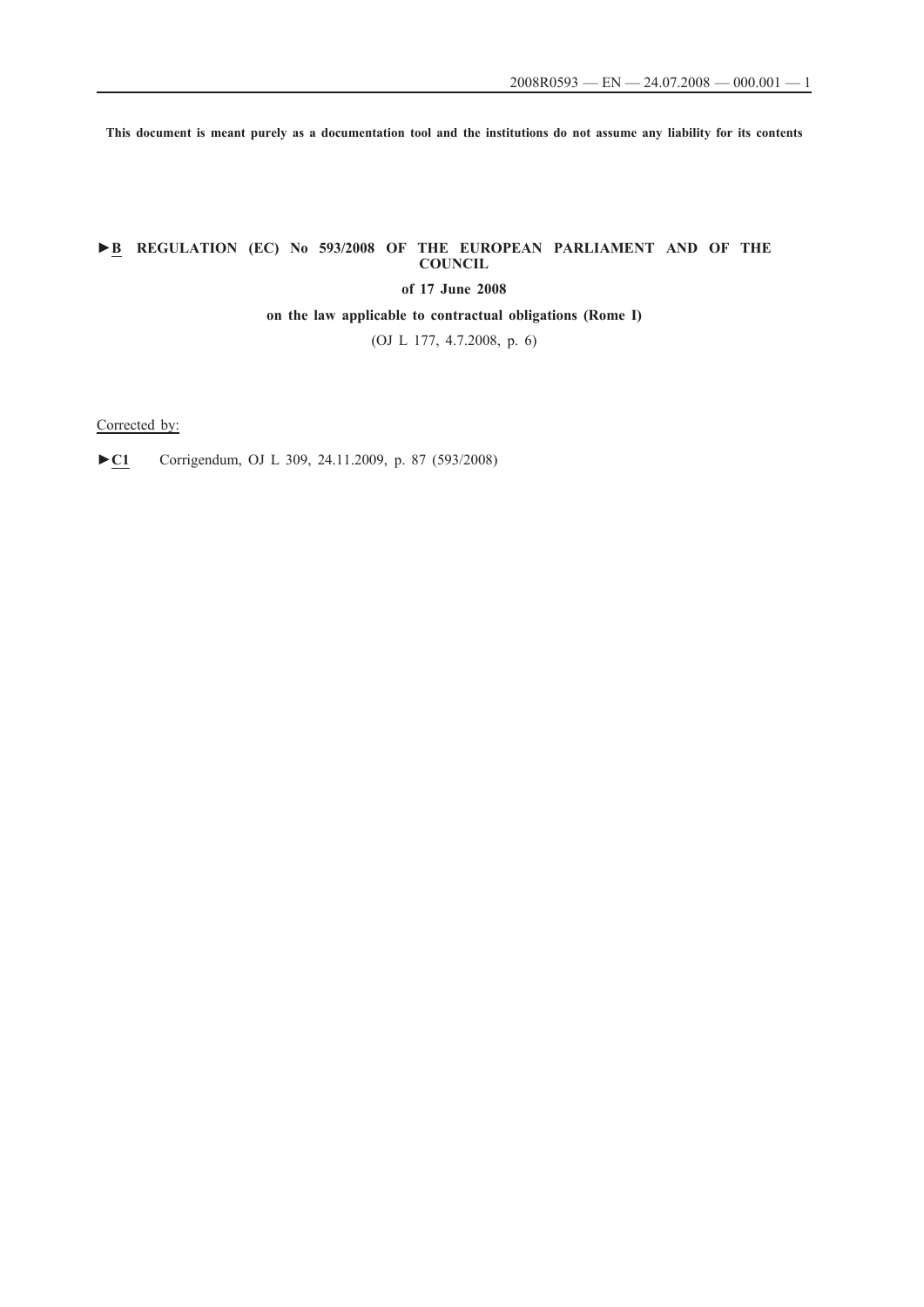### **REGULATION (EC) No 593/2008 OF THE EUROPEAN PARLIAMENT AND OF THE COUNCIL**

#### **of 17 June 2008**

### **on the law applicable to contractual obligations (Rome I)**

THE EUROPEAN PARLIAMENT AND THE COUNCIL OF THE EUROPEAN UNION,

Having regard to the Treaty establishing the European Community, and in particular Article 61(c) and the second indent of Article 67(5) thereof,

Having regard to the proposal from the Commission,

Having regard to the opinion of the European Economic and Social Committee  $(1)$ ,

Acting in accordance with the procedure laid down in Article 251 of the Treaty  $(2)$ ,

### Whereas:

- (1) The Community has set itself the objective of maintaining and developing an area of freedom, security and justice. For the progressive establishment of such an area, the Community is to adopt measures relating to judicial cooperation in civil matters with a cross-border impact to the extent necessary for the proper functioning of the internal market.
- (2) According to Article 65, point (b) of the Treaty, these measures are to include those promoting the compatibility of the rules applicable in the Member States concerning the conflict of laws and of jurisdiction.
- (3) The European Council meeting in Tampere on 15 and 16 October 1999 endorsed the principle of mutual recognition of judgments and other decisions of judicial authorities as the cornerstone of judicial cooperation in civil matters and invited the Council and the Commission to adopt a programme of measures to implement that principle.
- (4) On 30 November 2000 the Council adopted a joint Commission and Council programme of measures for implementation of the principle of mutual recognition of decisions in civil and commercial matters  $(3)$ . The programme identifies measures relating to the harmonisation of conflict-of-law rules as those facilitating the mutual recognition of judgments.
- (5) The Hague Programme (4), adopted by the European Council on 5 November 2004, called for work to be pursued actively on the conflict-of-law rules regarding contractual obligations (Rome I).

<sup>(1)</sup> OJ C 318, 23.12.2006, p. 56.

 $(2)$  Opinion of the European Parliament of 29 November 2007 (not yet published in the Official Journal) and Council Decision of 5 June 2008.

<sup>(3)</sup> OJ C 12, 15.1.2001, p. 1.

<sup>(4)</sup> OJ C 53, 3.3.2005, p. 1.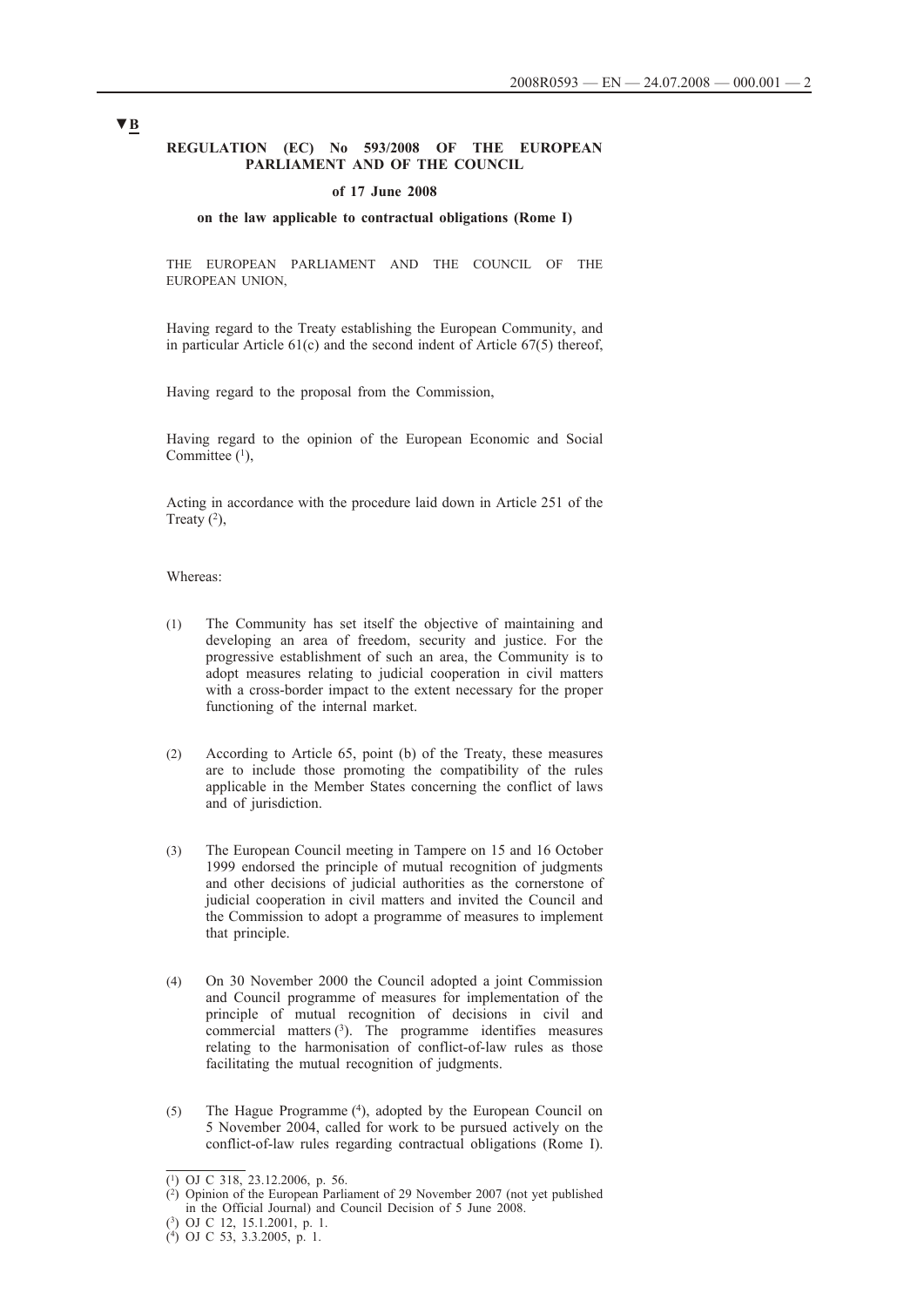- (6) The proper functioning of the internal market creates a need, in order to improve the predictability of the outcome of litigation, certainty as to the law applicable and the free movement of judgments, for the conflict-of-law rules in the Member States to designate the same national law irrespective of the country of the court in which an action is brought.
- (7) The substantive scope and the provisions of this Regulation should be consistent with Council Regulation (EC) No 44/2001 of 22 December 2000 on jurisdiction and the recognition and enforcement of judgments in civil and commercial matters (1) (Brussels I) and Regulation (EC) No 864/2007 of the European Parliament and of the Council of 11 July 2007 on the law applicable to non-contractual obligations (Rome II)  $(2)$ .
- (8) Family relationships should cover parentage, marriage, affinity and collateral relatives. The reference in Article 1(2) to relationships having comparable effects to marriage and other family relationships should be interpreted in accordance with the law of the Member State in which the court is seised.
- (9) Obligations under bills of exchange, cheques and promissory notes and other negotiable instruments should also cover bills of lading to the extent that the obligations under the bill of lading arise out of its negotiable character.
- (10) Obligations arising out of dealings prior to the conclusion of the contract are covered by Article 12 of Regulation (EC) No 864/2007. Such obligations should therefore be excluded from the scope of this Regulation.
- (11) The parties' freedom to choose the applicable law should be one of the cornerstones of the system of conflict-of-law rules in matters of contractual obligations.
- (12) An agreement between the parties to confer on one or more courts or tribunals of a Member State exclusive jurisdiction to determine disputes under the contract should be one of the factors to be taken into account in determining whether a choice of law has been clearly demonstrated.
- (13) This Regulation does not preclude parties from incorporating by reference into their contract a non-State body of law or an international convention.
- (14) Should the Community adopt, in an appropriate legal instrument, rules of substantive contract law, including standard terms and conditions, such instrument may provide that the parties may choose to apply those rules.
- (15) Where a choice of law is made and all other elements relevant to the situation are located in a country other than the country whose law has been chosen, the choice of law should not

<sup>(1)</sup> OJ L 12, 16.1.2001, p. 1. Regulation as last amended by Regulation (EC) No 1791/2006 (OJ L 363, 20.12.2006, p. 1).

<sup>(2)</sup> OJ L 199, 31.7.2007, p. 40.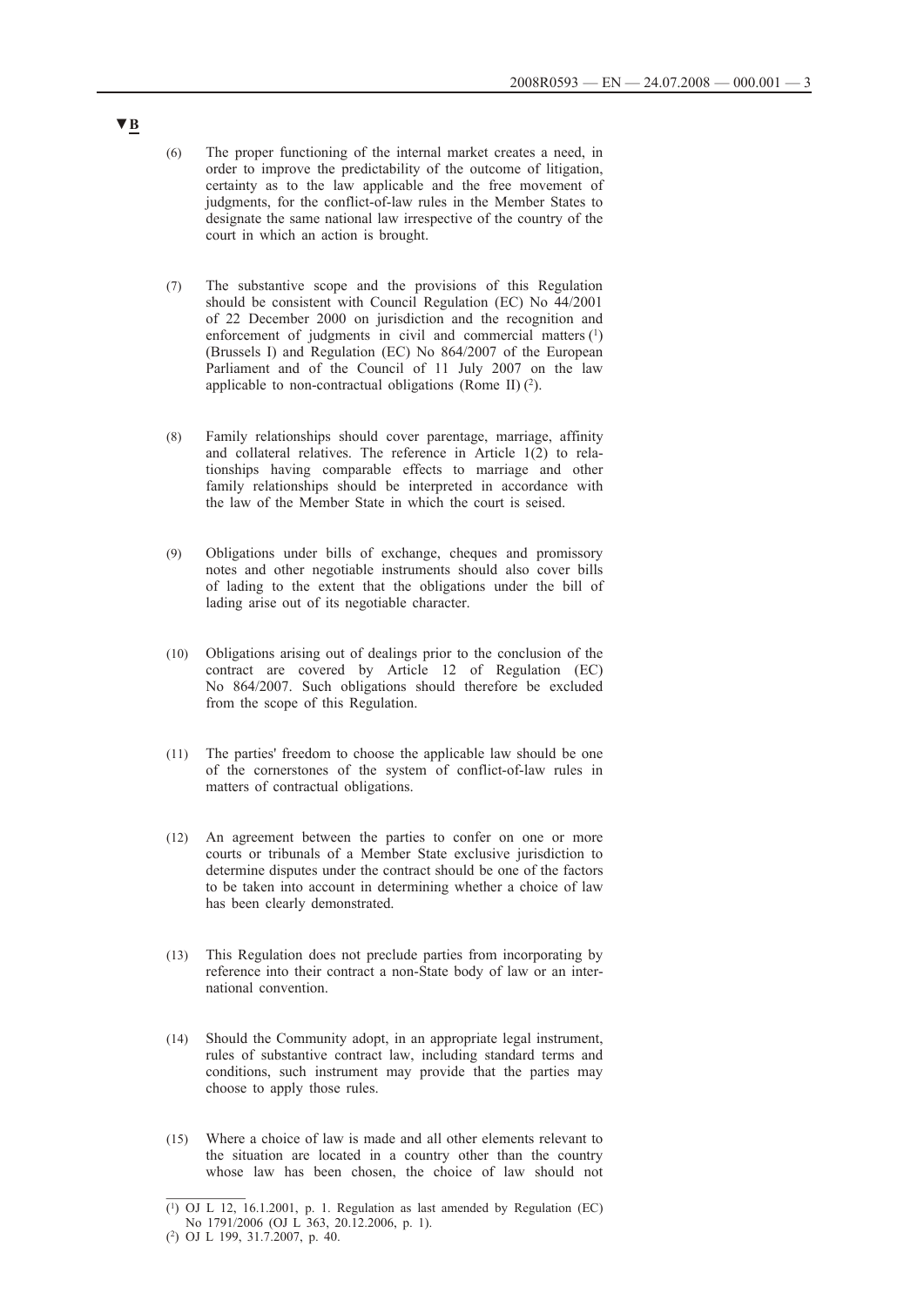prejudice the application of provisions of the law of that country which cannot be derogated from by agreement. This rule should apply whether or not the choice of law was accompanied by a choice of court or tribunal. Whereas no substantial change is intended as compared with Article 3(3) of the 1980 Convention on the Law Applicable to Contractual Obligations (1) (the Rome Convention), the wording of this Regulation is aligned as far as possible with Article 14 of Regulation (EC) No 864/2007.

- (16) To contribute to the general objective of this Regulation, legal certainty in the European judicial area, the conflict-of-law rules should be highly foreseeable. The courts should, however, retain a degree of discretion to determine the law that is most closely connected to the situation.
- (17) As far as the applicable law in the absence of choice is concerned, the concept of 'provision of services' and 'sale of goods' should be interpreted in the same way as when applying Article 5 of Regulation (EC) No 44/2001 in so far as sale of goods and provision of services are covered by that Regulation. Although franchise and distribution contracts are contracts for services, they are the subject of specific rules.
- (18) As far as the applicable law in the absence of choice is concerned, multilateral systems should be those in which trading is conducted, such as regulated markets and multilateral trading facilities as referred to in Article 4 of Directive 2004/39/EC of the European Parliament and of the Council of 21 April 2004 on markets in financial instruments (2), regardless of whether or not they rely on a central counterparty.
- (19) Where there has been no choice of law, the applicable law should be determined in accordance with the rule specified for the particular type of contract. Where the contract cannot be categorised as being one of the specified types or where its elements fall within more than one of the specified types, it should be governed by the law of the country where the party required to effect the characteristic performance of the contract has his habitual residence. In the case of a contract consisting of a bundle of rights and obligations capable of being categorised as falling within more than one of the specified types of contract, the characteristic performance of the contract should be determined having regard to its centre of gravity.
- (20) Where the contract is manifestly more closely connected with a country other than that indicated in Article 4(1) or (2), an escape clause should provide that the law of that other country is to apply. In order to determine that country, account should be taken, *inter alia*, of whether the contract in question has a very close relationship with another contract or contracts.

 $\overline{(^1)}$  OJ C 334, 30.12.2005, p. 1.

<sup>(2)</sup> OJ L 145, 30.4.2004, p. 1. Directive as last amended by Directive 2008/10/EC (OJ L 76, 19.3.2008, p. 33).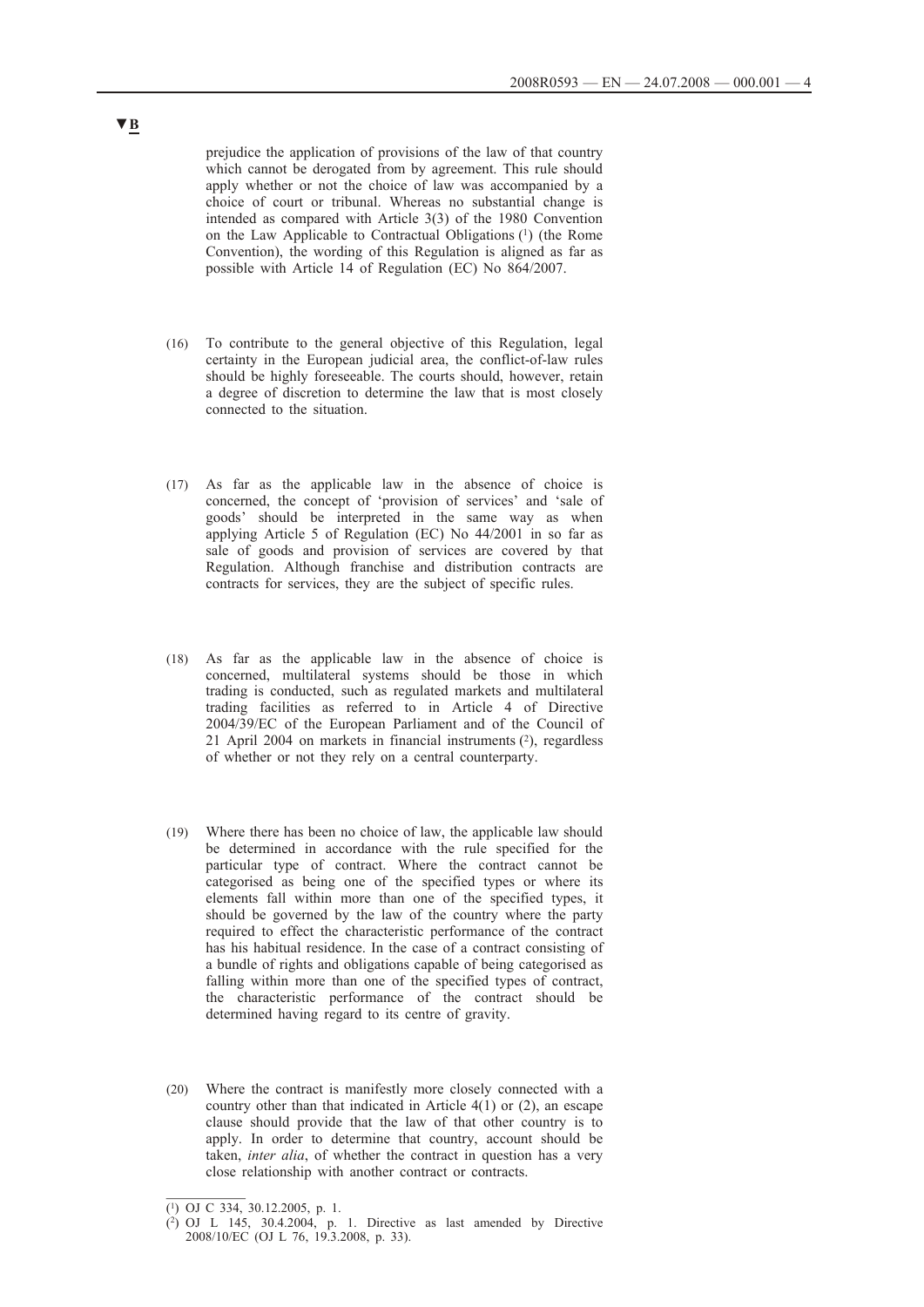- (21) In the absence of choice, where the applicable law cannot be determined either on the basis of the fact that the contract can be categorised as one of the specified types or as being the law of the country of habitual residence of the party required to effect the characteristic performance of the contract, the contract should be governed by the law of the country with which it is most closely connected. In order to determine that country, account should be taken, *inter alia*, of whether the contract in question has a very close relationship with another contract or contracts.
- (22) As regards the interpretation of contracts for the carriage of goods, no change in substance is intended with respect to Article 4(4), third sentence, of the Rome Convention. Consequently, single-voyage charter parties and other contracts the main purpose of which is the carriage of goods should be treated as contracts for the carriage of goods. For the purposes of this Regulation, the term 'consignor' should refer to any person who enters into a contract of carriage with the carrier and the term 'the carrier' should refer to the party to the contract who undertakes to carry the goods, whether or not he performs the carriage himself.
- (23) As regards contracts concluded with parties regarded as being weaker, those parties should be protected by conflict-of-law rules that are more favourable to their interests than the general rules.
- (24) With more specific reference to consumer contracts, the conflictof-law rule should make it possible to cut the cost of settling disputes concerning what are commonly relatively small claims and to take account of the development of distance-selling techniques. Consistency with Regulation (EC) No 44/2001 requires both that there be a reference to the concept of directed activity as a condition for applying the consumer protection rule and that the concept be interpreted harmoniously in Regulation (EC) No 44/2001 and this Regulation, bearing in mind that a joint declaration by the Council and the Commission on Article 15 of Regulation (EC) No 44/2001 states that 'for Article 15(1)(c) to be applicable it is not sufficient for an undertaking to target its activities at the Member State of the consumer's residence, or at a number of Member States including that Member State; a contract must also be concluded within the framework of its activities'. The declaration also states that 'the mere fact that an Internet site is accessible is not sufficient for Article 15 to be applicable, although a factor will be that this Internet site solicits the conclusion of distance contracts and that a contract has actually been concluded at a distance, by whatever means. In this respect, the language or currency which a website uses does not constitute a relevant factor.'.
- (25) Consumers should be protected by such rules of the country of their habitual residence that cannot be derogated from by agreement, provided that the consumer contract has been concluded as a result of the professional pursuing his commercial or professional activities in that particular country. The same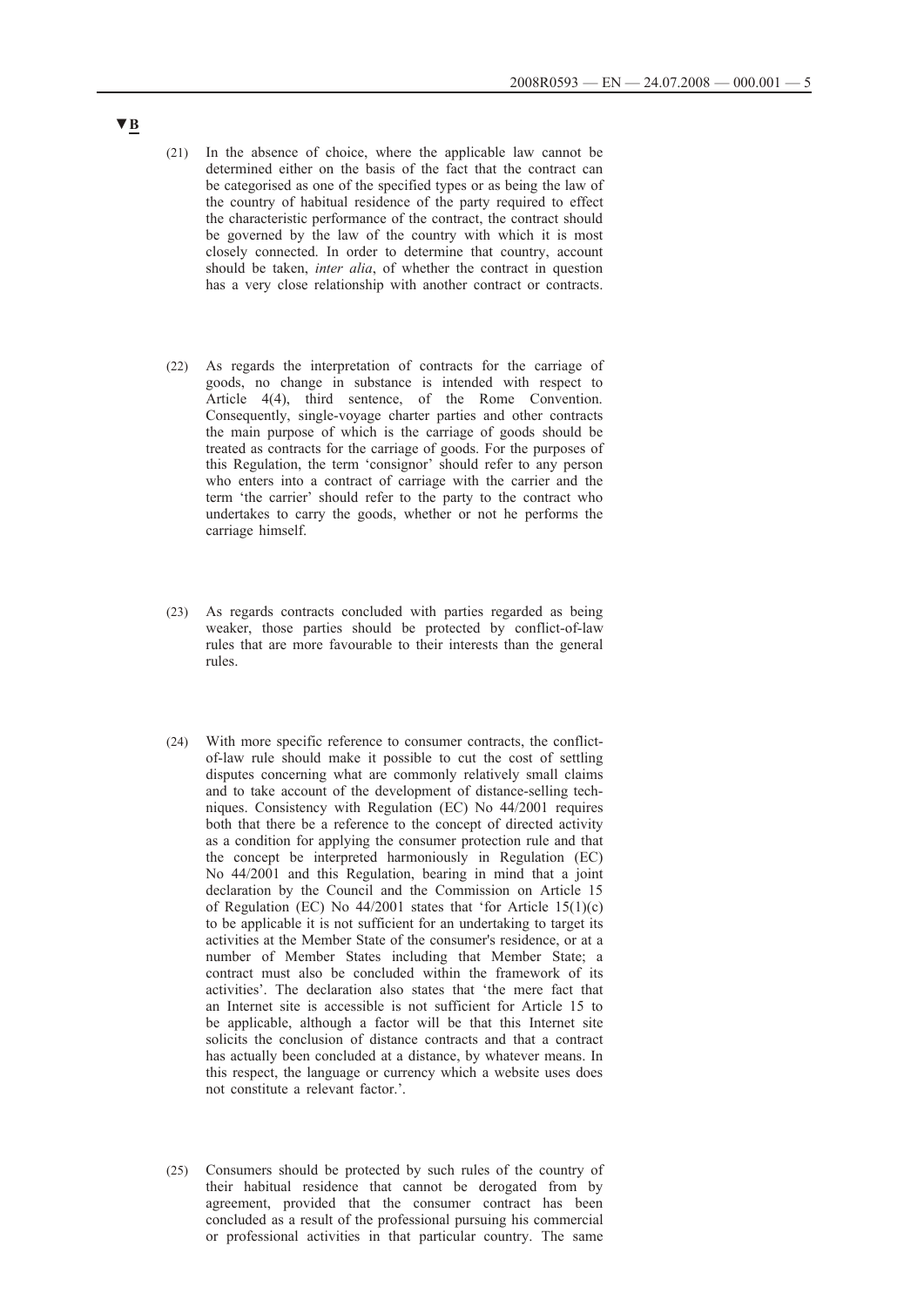protection should be guaranteed if the professional, while not pursuing his commercial or professional activities in the country where the consumer has his habitual residence, directs his activities by any means to that country or to several countries, including that country, and the contract is concluded as a result of such activities.

- (26) For the purposes of this Regulation, financial services such as investment services and activities and ancillary services provided by a professional to a consumer, as referred to in sections A and B of Annex I to Directive 2004/39/EC, and contracts for the sale of units in collective investment undertakings, whether or not covered by Council Directive 85/611/EEC of 20 December 1985 on the coordination of laws, regulations and administrative provisions relating to undertakings for collective investment in transferable securities  $(UCITS)$ <sup>(1</sup>), should be subject to Article 6 of this Regulation. Consequently, when a reference is made to terms and conditions governing the issuance or offer to the public of transferable securities or to the subscription and redemption of units in collective investment undertakings, that reference should include all aspects binding the issuer or the offeror to the consumer, but should not include those aspects involving the provision of financial services.
- (27) Various exceptions should be made to the general conflict-of-law rule for consumer contracts. Under one such exception the general rule should not apply to contracts relating to rights *in rem* in immovable property or tenancies of such property unless the contract relates to the right to use immovable property on a timeshare basis within the meaning of Directive 94/47/EC of the European Parliament and of the Council of 26 October 1994 on the protection of purchasers in respect of certain aspects of contracts relating to the purchase of the right to use immovable properties on a timeshare basis  $(2)$ .
- (28) It is important to ensure that rights and obligations which constitute a financial instrument are not covered by the general rule applicable to consumer contracts, as that could lead to different laws being applicable to each of the instruments issued, therefore changing their nature and preventing their fungible trading and offering. Likewise, whenever such instruments are issued or offered, the contractual relationship established between the issuer or the offeror and the consumer should not necessarily be subject to the mandatory application of the law of the country of habitual residence of the consumer, as there is a need to ensure uniformity in the terms and conditions of an issuance or an offer. The same rationale should apply with regard to the multilateral systems covered by Article  $4(1)(h)$ , in respect of which it should be ensured that the law of the country of habitual residence of the consumer will not interfere with the rules applicable to contracts concluded within those systems or with the operator of such systems.

 $(1)$  OJ L 375, 31.12.1985, p. 3. Directive as last amended by Directive 2008/18/EC of the European Parliament and of the Council (OJ L 76, 19.3.2008, p. 42).

<sup>(2)</sup> OJ L 280, 29.10.1994, p. 83.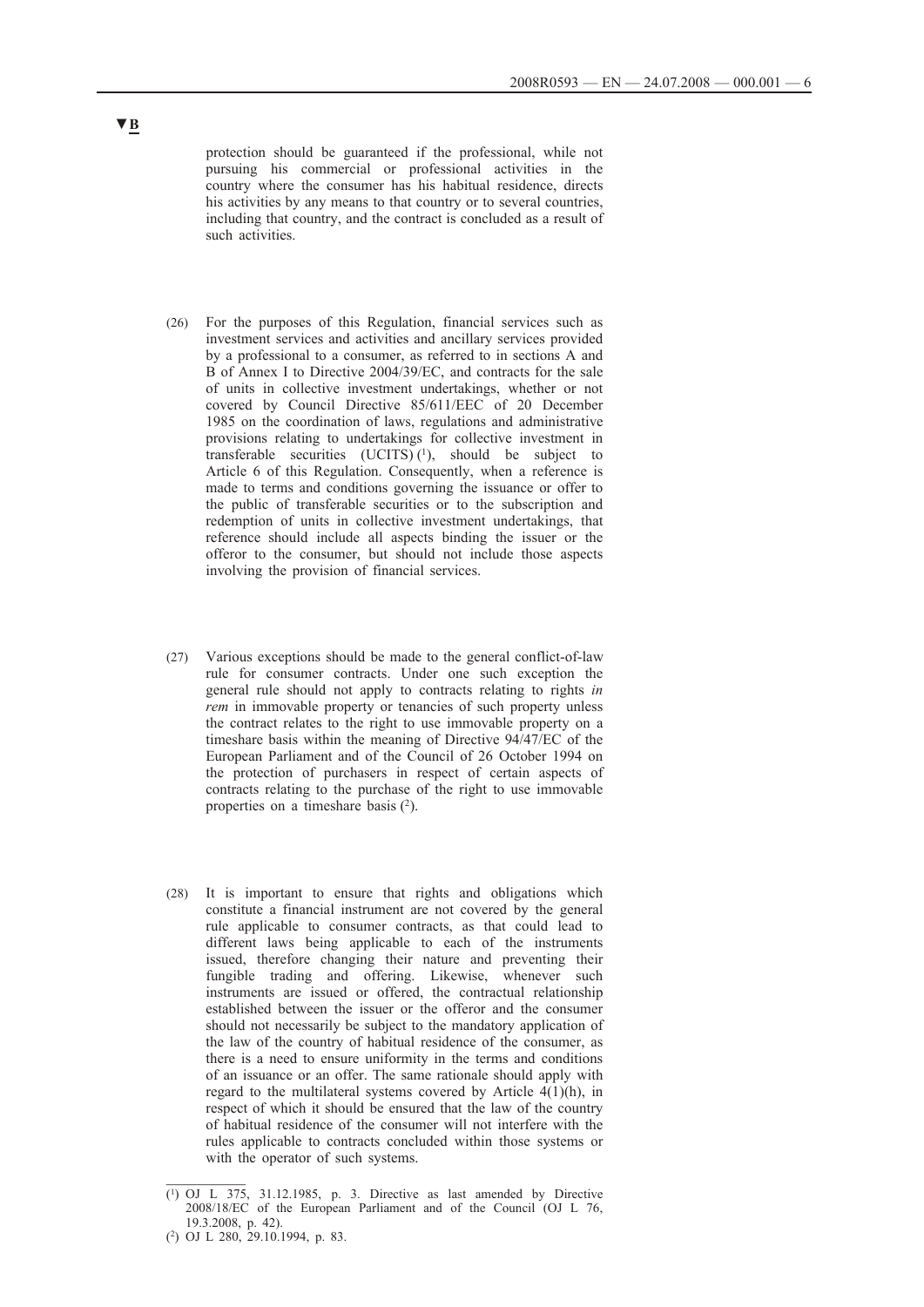- (29) For the purposes of this Regulation, references to rights and obligations constituting the terms and conditions governing the issuance, offers to the public or public take-over bids of transferable securities and references to the subscription and redemption of units in collective investment undertakings should include the terms governing, *inter alia*, the allocation of securities or units, rights in the event of over-subscription, withdrawal rights and similar matters in the context of the offer as well as those matters referred to in Articles 10, 11, 12 and 13, thus ensuring that all relevant contractual aspects of an offer binding the issuer or the offeror to the consumer are governed by a single law.
- (30) For the purposes of this Regulation, financial instruments and transferable securities are those instruments referred to in Article 4 of Directive 2004/39/EC.
- (31) Nothing in this Regulation should prejudice the operation of a formal arrangement designated as a system under Article 2(a) of Directive 98/26/EC of the European Parliament and of the Council of 19 May 1998 on settlement finality in payment and securities settlement systems (1).
- (32) Owing to the particular nature of contracts of carriage and insurance contracts, specific provisions should ensure an adequate level of protection of passengers and policy holders. Therefore, Article 6 should not apply in the context of those particular contracts.
- (33) Where an insurance contract not covering a large risk covers more than one risk, at least one of which is situated in a Member State and at least one of which is situated in a third country, the special rules on insurance contracts in this Regulation should apply only to the risk or risks situated in the relevant Member State or Member States.
- (34) The rule on individual employment contracts should not prejudice the application of the overriding mandatory provisions of the country to which a worker is posted in accordance with Directive 96/71/EC of the European Parliament and of the Council of 16 December 1996 concerning the posting of workers in the framework of the provision of services (2).
- (35) Employees should not be deprived of the protection afforded to them by provisions which cannot be derogated from by agreement or which can only be derogated from to their benefit.
- (36) As regards individual employment contracts, work carried out in another country should be regarded as temporary if the employee is expected to resume working in the country of origin after carrying out his tasks abroad. The conclusion of a new contract of employment with the original employer or an employer belonging to the same group of companies as the original employer should not preclude the employee from being regarded as carrying out his work in another country temporarily.

<sup>(1)</sup> OJ L 166, 11.6.1998, p. 45.

<sup>(2)</sup> OJ L 18, 21.1.1997, p. 1.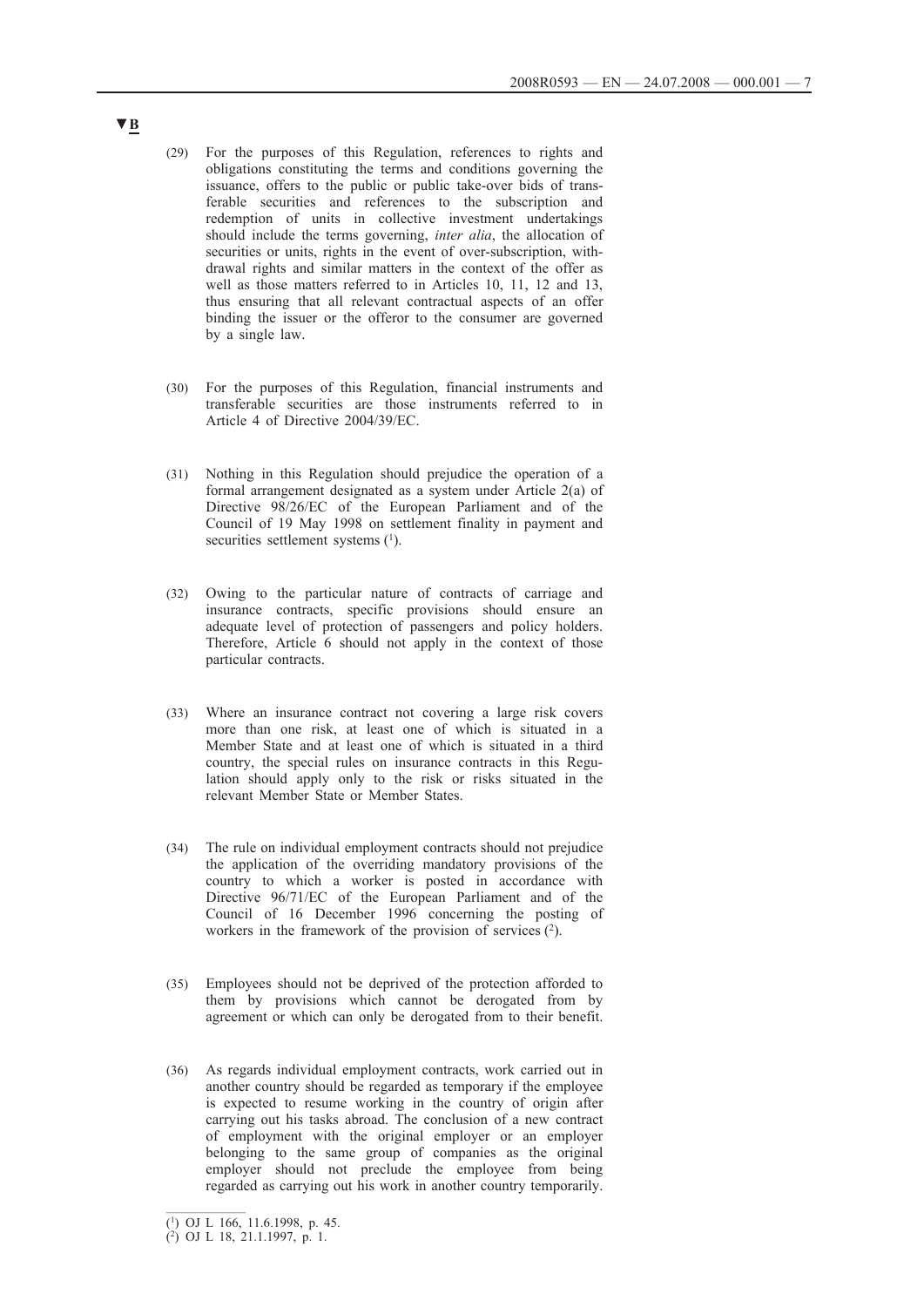- (37) Considerations of public interest justify giving the courts of the Member States the possibility, in exceptional circumstances, of applying exceptions based on public policy and overriding mandatory provisions. The concept of 'overriding mandatory provisions' should be distinguished from the expression 'provisions which cannot be derogated from by agreement' and should be construed more restrictively.
- (38) In the context of voluntary assignment, the term 'relationship' should make it clear that Article 14(1) also applies to the property aspects of an assignment, as between assignor and assignee, in legal orders where such aspects are treated separately from the aspects under the law of obligations. However, the term 'relationship' should not be understood as relating to any relationship that may exist between assignor and assignee. In particular, it should not cover preliminary questions as regards a voluntary assignment or a contractual subrogation. The term should be strictly limited to the aspects which are directly relevant to the voluntary assignment or contractual subrogation in question.
- (39) For the sake of legal certainty there should be a clear definition of habitual residence, in particular for companies and other bodies, corporate or unincorporated. Unlike Article 60(1) of Regulation (EC) No 44/2001, which establishes three criteria, the conflict-of-law rule should proceed on the basis of a single criterion; otherwise, the parties would be unable to foresee the law applicable to their situation.
- (40) A situation where conflict-of-law rules are dispersed among several instruments and where there are differences between those rules should be avoided. This Regulation, however, should not exclude the possibility of inclusion of conflict-oflaw rules relating to contractual obligations in provisions of Community law with regard to particular matters.

This Regulation should not prejudice the application of other instruments laying down provisions designed to contribute to the proper functioning of the internal market in so far as they cannot be applied in conjunction with the law designated by the rules of this Regulation. The application of provisions of the applicable law designated by the rules of this Regulation should not restrict the free movement of goods and services as regulated by Community instruments, such as Directive 2000/31/EC of the European Parliament and of the Council of 8 June 2000 on certain legal aspects of information society services, in particular electronic commerce, in the Internal Market (Directive on electronic commerce) (1).

(41) Respect for international commitments entered into by the Member States means that this Regulation should not affect international conventions to which one or more Member States are parties at the time when this Regulation is adopted. To make the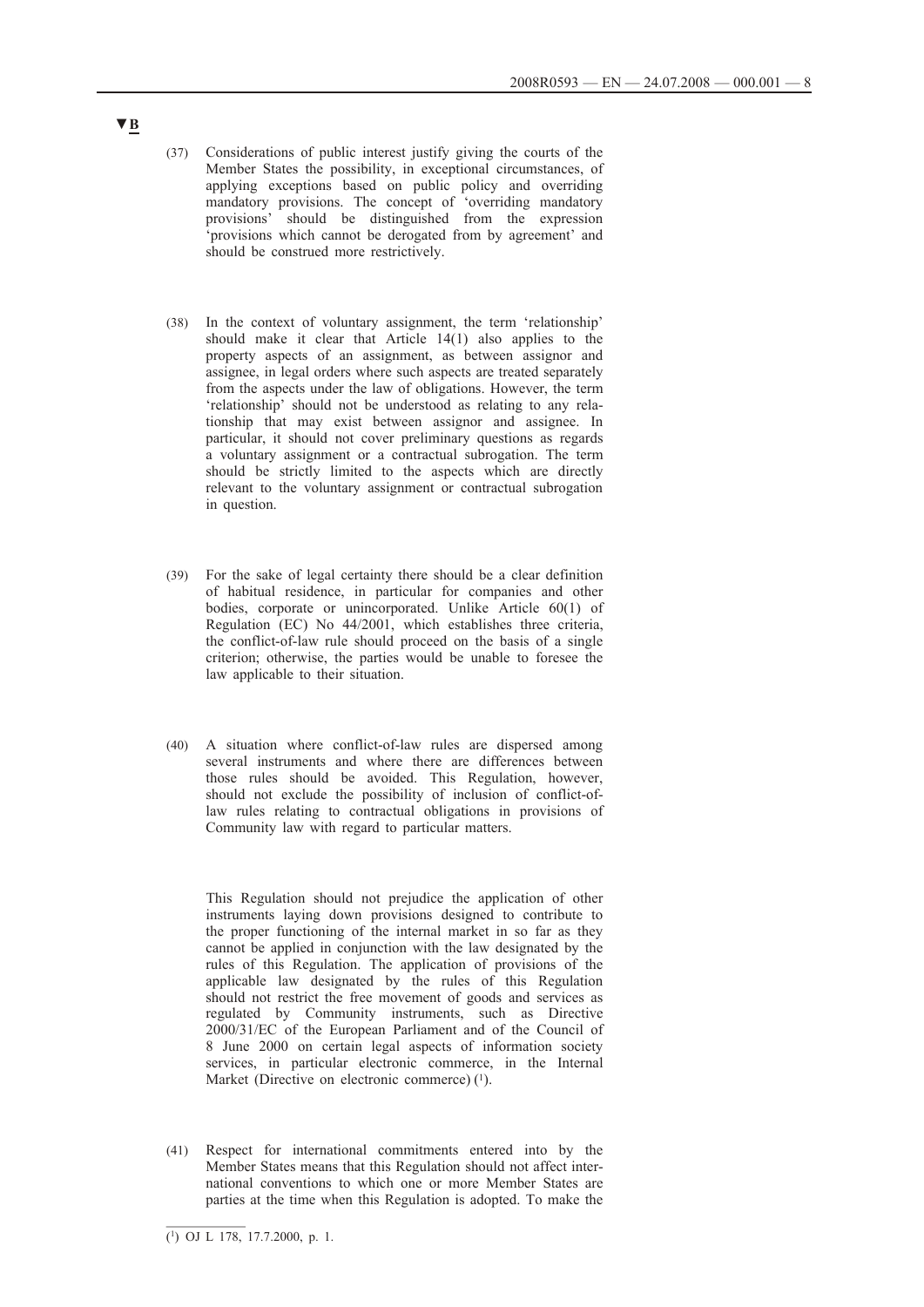rules more accessible, the Commission should publish the list of the relevant conventions in the *Official Journal of the European Union* on the basis of information supplied by the Member States.

- (42) The Commission will make a proposal to the European Parliament and to the Council concerning the procedures and conditions according to which Member States would be entitled to negotiate and conclude, on their own behalf, agreements with third countries in individual and exceptional cases, concerning sectoral matters and containing provisions on the law applicable to contractual obligations.
- (43) Since the objective of this Regulation cannot be sufficiently achieved by the Member States and can therefore, by reason of the scale and effects of this Regulation, be better achieved at Community level, the Community may adopt measures, in accordance with the principle of subsidiarity as set out in Article 5 of the Treaty. In accordance with the principle of proportionality, as set out in that Article, this Regulation does not go beyond what is necessary to attain its objective.
- (44) In accordance with Article 3 of the Protocol on the position of the United Kingdom and Ireland, annexed to the Treaty on European Union and to the Treaty establishing the European Community, Ireland has notified its wish to take part in the adoption and application of the present Regulation.
- (45) In accordance with Articles 1 and 2 of the Protocol on the position of the United Kingdom and Ireland, annexed to the Treaty on European Union and to the Treaty establishing the European Community, and without prejudice to Article 4 of the said Protocol, the United Kingdom is not taking part in the adoption of this Regulation and is not bound by it or subject to its application.
- (46) In accordance with Articles 1 and 2 of the Protocol on the position of Denmark, annexed to the Treaty on European Union and to the Treaty establishing the European Community, Denmark is not taking part in the adoption of this Regulation and is not bound by it or subject to its application,

HAVE ADOPTED THIS REGULATION:

#### CHAPTER I

### **SCOPE**

### *Article 1*

### **Material scope**

1. This Regulation shall apply, in situations involving a conflict of laws, to contractual obligations in civil and commercial matters.

It shall not apply, in particular, to revenue, customs or administrative matters.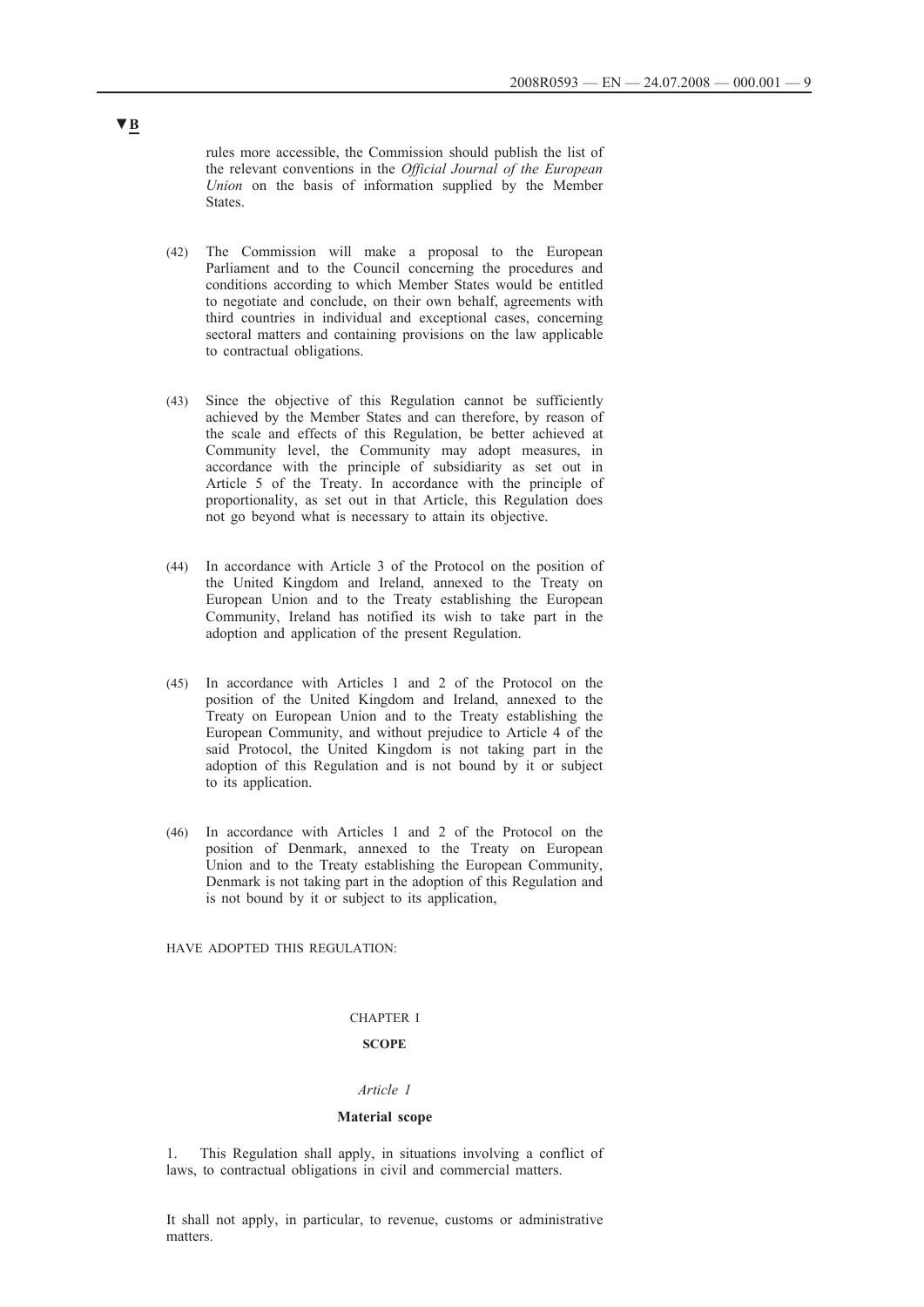- 2. The following shall be excluded from the scope of this Regulation:
- (a) questions involving the status or legal capacity of natural persons, without prejudice to Article 13;
- (b) obligations arising out of family relationships and relationships deemed by the law applicable to such relationships to have comparable effects, including maintenance obligations;
- (c) obligations arising out of matrimonial property regimes, property regimes of relationships deemed by the law applicable to such relationships to have comparable effects to marriage, and wills and succession;
- (d) obligations arising under bills of exchange, cheques and promissory notes and other negotiable instruments to the extent that the obligations under such other negotiable instruments arise out of their negotiable character;
- (e) arbitration agreements and agreements on the choice of court;
- (f) questions governed by the law of companies and other bodies, corporate or unincorporated, such as the creation, by registration or otherwise, legal capacity, internal organisation or winding-up of companies and other bodies, corporate or unincorporated, and the personal liability of officers and members as such for the obligations of the company or body;
- (g) the question whether an agent is able to bind a principal, or an organ to bind a company or other body corporate or unincorporated, in relation to a third party;
- (h) the constitution of trusts and the relationship between settlors, trustees and beneficiaries;
- (i) obligations arising out of dealings prior to the conclusion of a contract;
- (j) insurance contracts arising out of operations carried out by organisations other than undertakings referred to in Article 2 of Directive 2002/83/EC of the European Parliament and of the Council of 5 November 2002 concerning life assurance (1) the object of which is to provide benefits for employed or self-employed persons belonging to an undertaking or group of undertakings, or to a trade or group of trades, in the event of death or survival or of discontinuance or curtailment of activity, or of sickness related to work or accidents at work.

3. This Regulation shall not apply to evidence and procedure, without prejudice to Article 18.

4. In this Regulation, the term 'Member State' shall mean Member States to which this Regulation applies. However, in Article 3(4) and Article 7 the term shall mean all the Member States.

<sup>(1)</sup> OJ L 345, 19.12.2002, p. 1. Directive as last amended by Directive 2008/19/EC (OJ L 76, 19.3.2008, p. 44).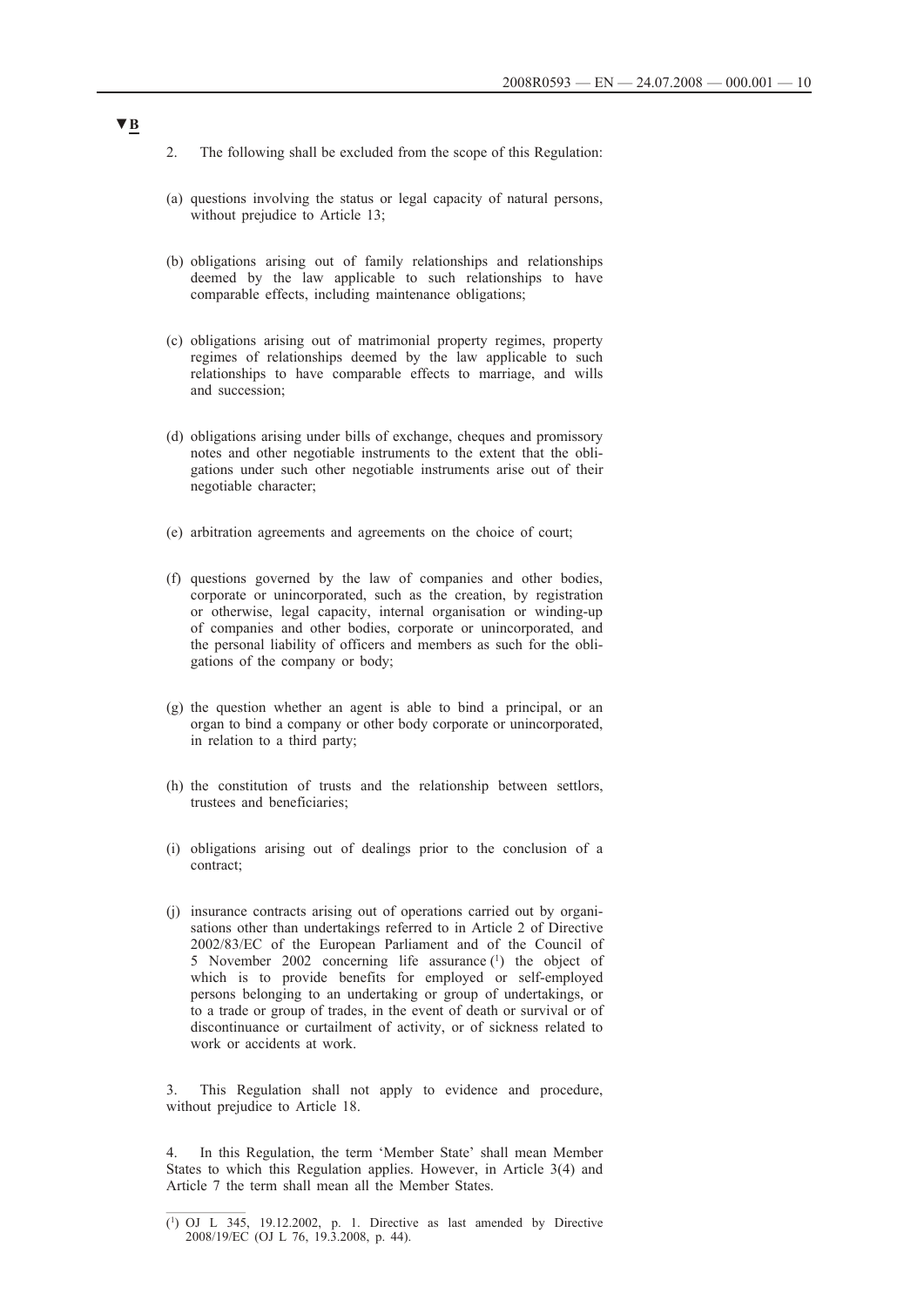## **Universal application**

Any law specified by this Regulation shall be applied whether or not it is the law of a Member State.

### CHAPTER II

### **UNIFORM RULES**

## *Article 3*

## **Freedom of choice**

1. A contract shall be governed by the law chosen by the parties. The choice shall be made expressly or clearly demonstrated by the terms of the contract or the circumstances of the case. By their choice the parties can select the law applicable to the whole or to part only of the contract.

2. The parties may at any time agree to subject the contract to a law other than that which previously governed it, whether as a result of an earlier choice made under this Article or of other provisions of this Regulation. Any change in the law to be applied that is made after the conclusion of the contract shall not prejudice its formal validity under Article 11 or adversely affect the rights of third parties.

3. Where all other elements relevant to the situation at the time of the choice are located in a country other than the country whose law has been chosen, the choice of the parties shall not prejudice the application of provisions of the law of that other country which cannot be derogated from by agreement.

4. Where all other elements relevant to the situation at the time of the choice are located in one or more Member States, the parties' choice of applicable law other than that of a Member State shall not prejudice the application of provisions of Community law, where appropriate as implemented in the Member State of the forum, which cannot be derogated from by agreement.

5. The existence and validity of the consent of the parties as to the choice of the applicable law shall be determined in accordance with the provisions of Articles 10, 11 and 13.

## *Article 4*

#### **Applicable law in the absence of choice**

1. To the extent that the law applicable to the contract has not been chosen in accordance with Article 3 and without prejudice to Articles 5 to 8, the law governing the contract shall be determined as follows:

- (a) a contract for the sale of goods shall be governed by the law of the country where the seller has his habitual residence;
- (b) a contract for the provision of services shall be governed by the law of the country where the service provider has his habitual residence;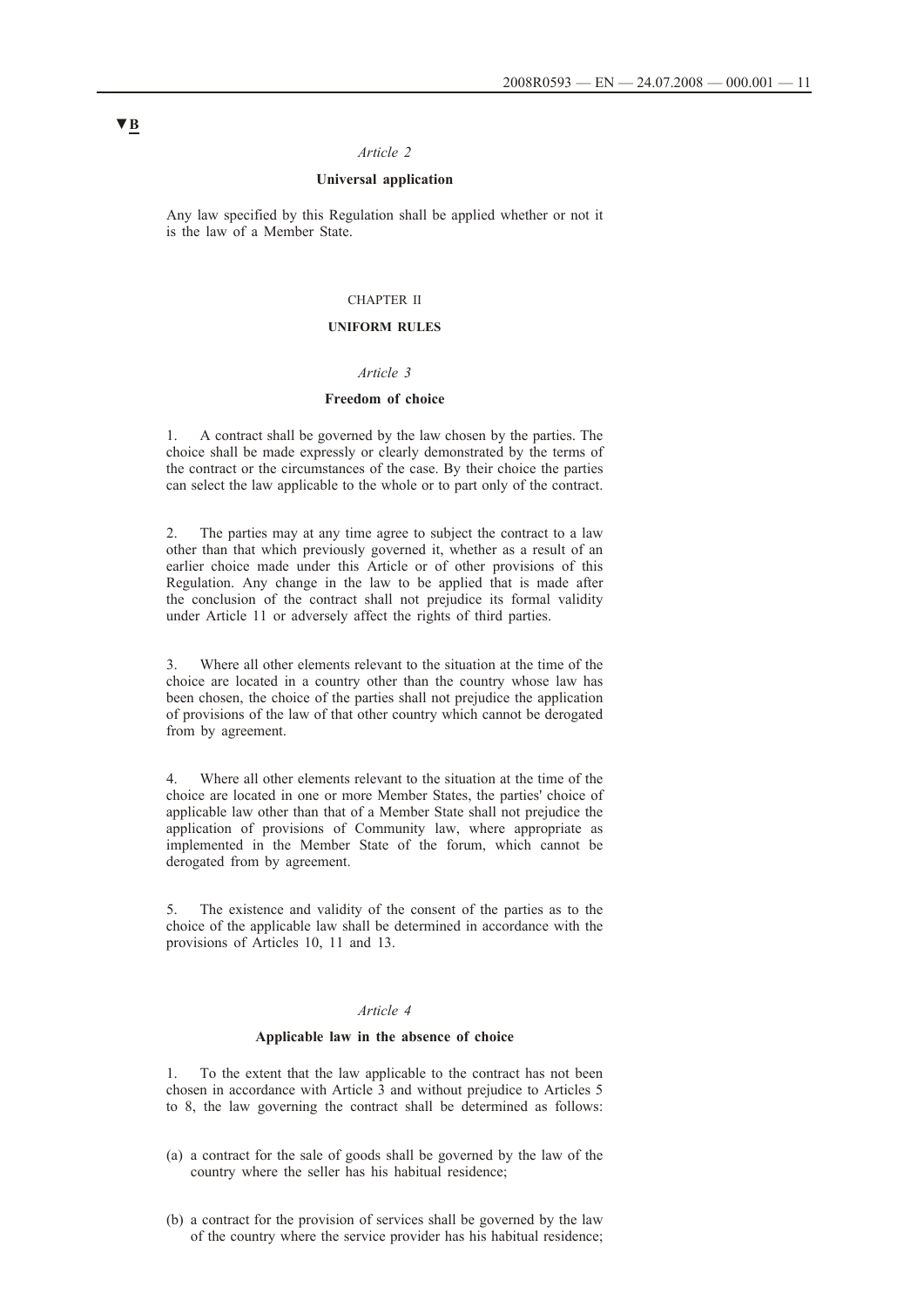- (c) a contract relating to a right *in rem* in immovable property or to a tenancy of immovable property shall be governed by the law of the country where the property is situated;
- (d) notwithstanding point (c), a tenancy of immovable property concluded for temporary private use for a period of no more than six consecutive months shall be governed by the law of the country where the landlord has his habitual residence, provided that the tenant is a natural person and has his habitual residence in the same country;
- (e) a franchise contract shall be governed by the law of the country where the franchisee has his habitual residence;
- (f) a distribution contract shall be governed by the law of the country where the distributor has his habitual residence;
- (g) a contract for the sale of goods by auction shall be governed by the law of the country where the auction takes place, if such a place can be determined;
- (h) a contract concluded within a multilateral system which brings together or facilitates the bringing together of multiple third-party buying and selling interests in financial instruments, as defined by Article 4(1), point (17) of Directive 2004/39/EC, in accordance with non-discretionary rules and governed by a single law, shall be governed by that law.

2. Where the contract is not covered by paragraph 1 or where the elements of the contract would be covered by more than one of points (a) to (h) of paragraph 1, the contract shall be governed by the law of the country where the party required to effect the characteristic performance of the contract has his habitual residence.

3. Where it is clear from all the circumstances of the case that the contract is manifestly more closely connected with a country other than that indicated in paragraphs 1 or 2, the law of that other country shall apply.

4. Where the law applicable cannot be determined pursuant to paragraphs 1 or 2, the contract shall be governed by the law of the country with which it is most closely connected.

#### *Article 5*

### **Contracts of carriage**

1. To the extent that the law applicable to a contract for the carriage of goods has not been chosen in accordance with Article 3, the law applicable shall be the law of the country of habitual residence of the carrier, provided that the place of receipt or the place of delivery or the habitual residence of the consignor is also situated in that country. If those requirements are not met, the law of the country where the place of delivery as agreed by the parties is situated shall apply.

2. To the extent that the law applicable to a contract for the carriage of passengers has not been chosen by the parties in accordance with the second subparagraph, the law applicable shall be the law of the country where the passenger has his habitual residence, provided that either the place of departure or the place of destination is situated in that country. If these requirements are not met, the law of the country where the carrier has his habitual residence shall apply.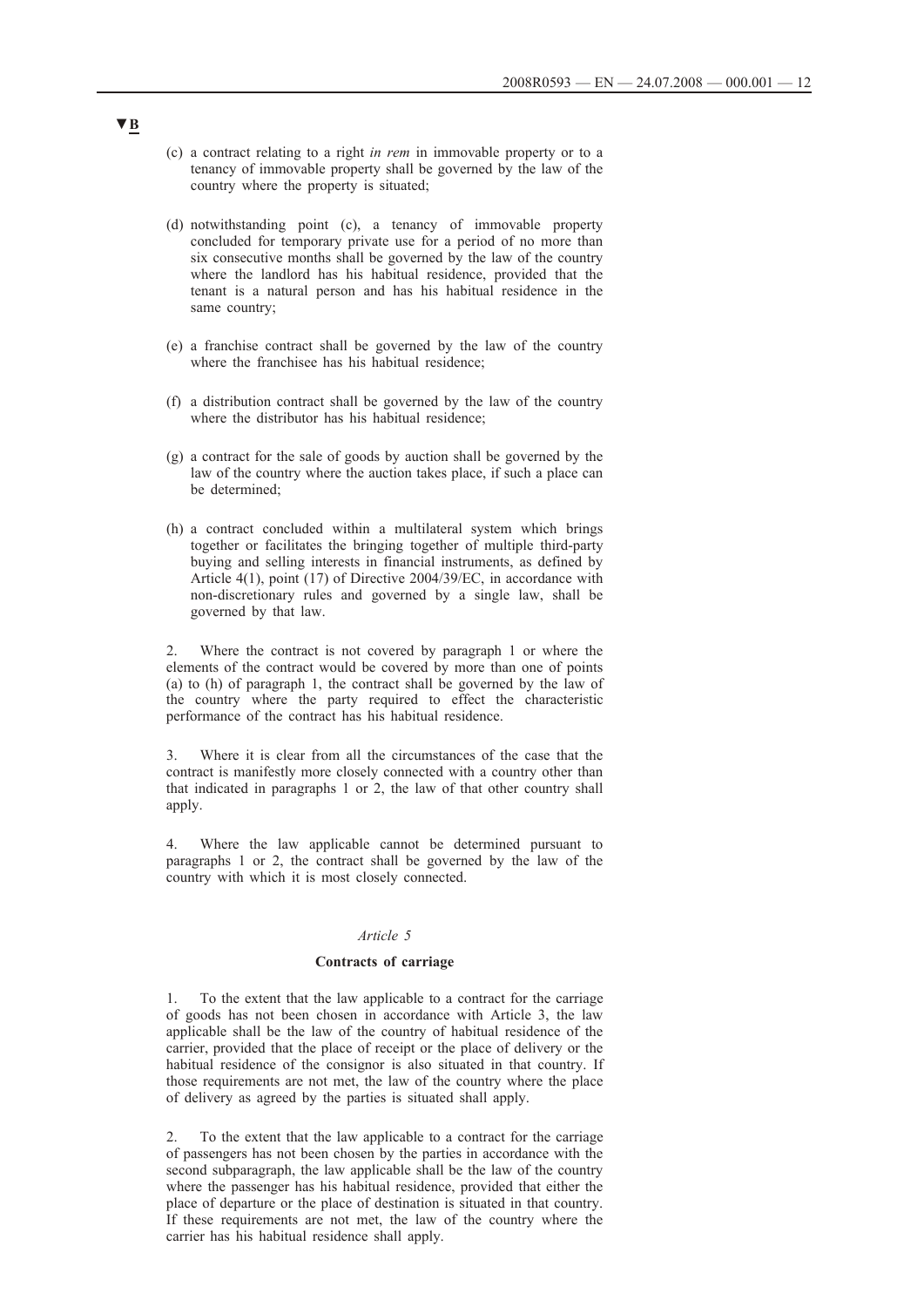The parties may choose as the law applicable to a contract for the carriage of passengers in accordance with Article 3 only the law of the country where:

- (a) the passenger has his habitual residence; or
- (b) the carrier has his habitual residence; or
- (c) the carrier has his place of central administration; or
- (d) the place of departure is situated; or
- (e) the place of destination is situated.

3. Where it is clear from all the circumstances of the case that the contract, in the absence of a choice of law, is manifestly more closely connected with a country other than that indicated in paragraphs 1 or 2, the law of that other country shall apply.

## *Article 6*

#### **Consumer contracts**

Without prejudice to Articles 5 and 7, a contract concluded by a natural person for a purpose which can be regarded as being outside his trade or profession (the consumer) with another person acting in the exercise of his trade or profession (the professional) shall be governed by the law of the country where the consumer has his habitual residence, provided that the professional:

- (a) pursues his commercial or professional activities in the country where the consumer has his habitual residence, or
- (b) by any means, directs such activities to that country or to several countries including that country,

and the contract falls within the scope of such activities.

2. Notwithstanding paragraph 1, the parties may choose the law applicable to a contract which fulfils the requirements of paragraph 1, in accordance with Article 3. Such a choice may not, however, have the result of depriving the consumer of the protection afforded to him by provisions that cannot be derogated from by agreement by virtue of the law which, in the absence of choice, would have been applicable on the basis of paragraph 1.

3. If the requirements in points (a) or (b) of paragraph 1 are not fulfilled, the law applicable to a contract between a consumer and a professional shall be determined pursuant to Articles 3 and 4.

- 4. Paragraphs 1 and 2 shall not apply to:
- (a) a contract for the supply of services where the services are to be supplied to the consumer exclusively in a country other than that in which he has his habitual residence;
- (b) a contract of carriage other than a contract relating to package travel within the meaning of Council Directive 90/314/EEC of 13 June 1990 on package travel, package holidays and package tours  $(1)$ ;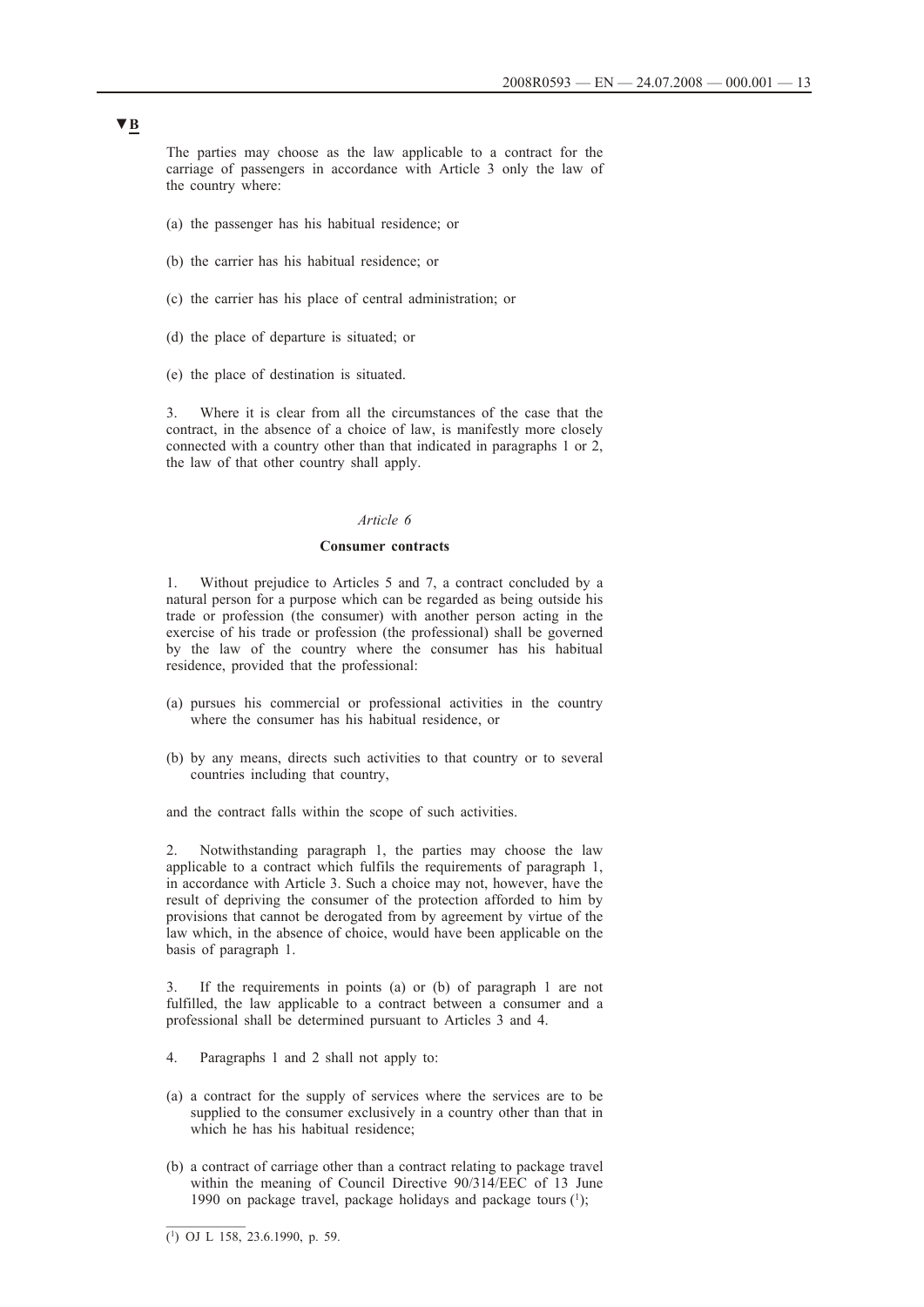- (c) a contract relating to a right *in rem* in immovable property or a tenancy of immovable property other than a contract relating to the right to use immovable properties on a timeshare basis within the meaning of Directive 94/47/EC;
- (d) rights and obligations which constitute a financial instrument and rights and obligations constituting the terms and conditions governing the issuance or offer to the public and public take-over bids of transferable securities, and the subscription and redemption of units in collective investment undertakings in so far as these activities do not constitute provision of a financial service;
- (e) a contract concluded within the type of system falling within the scope of Article 4(1)(h).

### **Insurance contracts**

1. This Article shall apply to contracts referred to in paragraph 2, whether or not the risk covered is situated in a Member State, and to all other insurance contracts covering risks situated inside the territory of the Member States. It shall not apply to reinsurance contracts.

2. An insurance contract covering a large risk as defined in Article 5(d) of the First Council Directive 73/239/EEC of 24 July 1973 on the coordination of laws, regulations and administrative provisions relating to the taking-up and pursuit of the business of direct insurance other than life assurance  $(1)$  shall be governed by the law chosen by the parties in accordance with Article 3 of this Regulation.

To the extent that the applicable law has not been chosen by the parties, the insurance contract shall be governed by the law of the country where the insurer has his habitual residence. Where it is clear from all the circumstances of the case that the contract is manifestly more closely connected with another country, the law of that other country shall apply.

3. In the case of an insurance contract other than a contract falling within paragraph 2, only the following laws may be chosen by the parties in accordance with Article 3:

- (a) the law of any Member State where the risk is situated at the time of conclusion of the contract;
- (b) the law of the country where the policy holder has his habitual residence;
- (c) in the case of life assurance, the law of the Member State of which the policy holder is a national;
- (d) for insurance contracts covering risks limited to events occurring in one Member State other than the Member State where the risk is situated, the law of that Member State;

<sup>(1)</sup> OJ L 228, 16.8.1973, p. 3. Directive as last amended by Directive 2005/68/EC of the European Parliament and of the Council (OJ L 323, 9.12.2005, p. 1).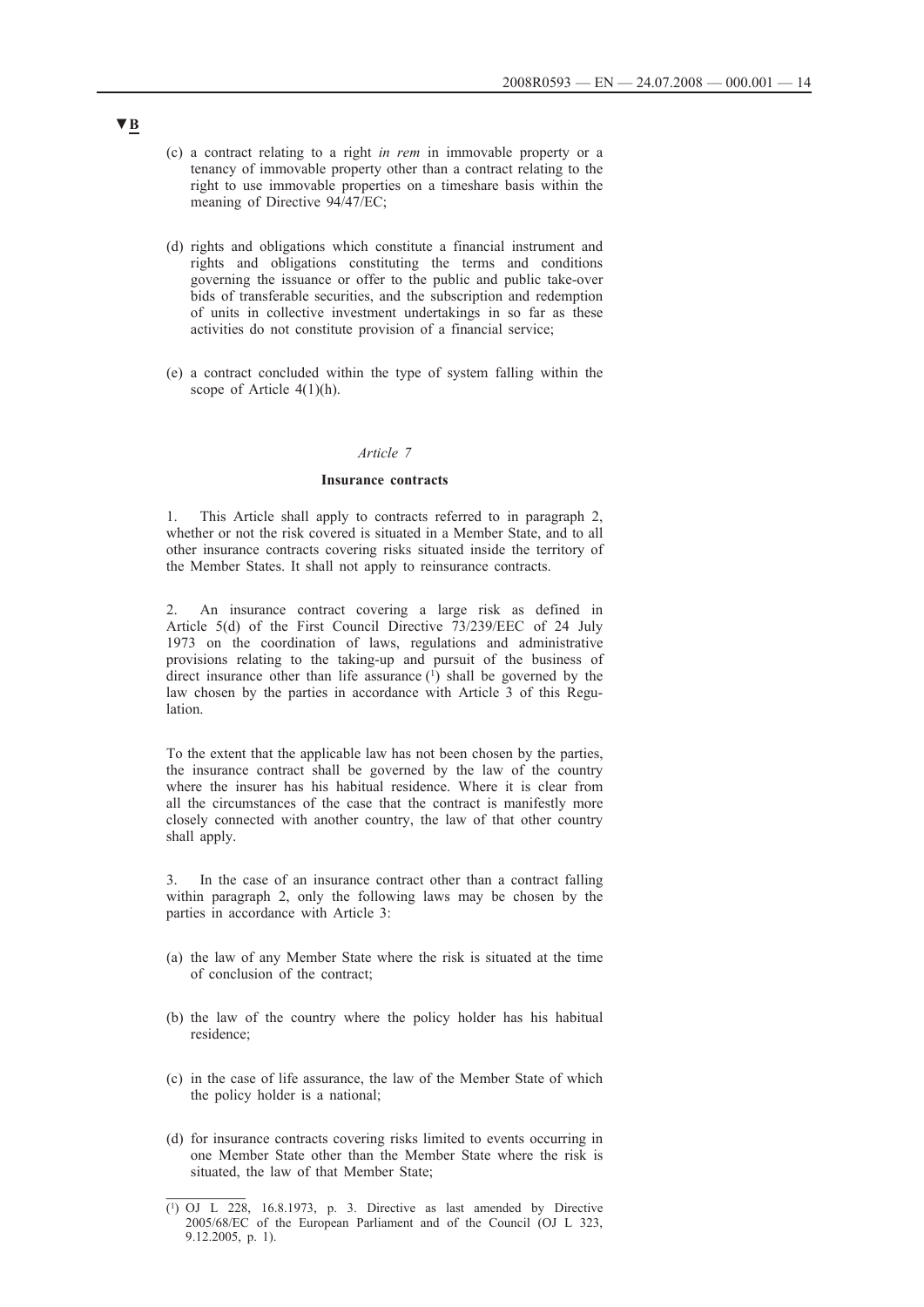(e) where the policy holder of a contract falling under this paragraph pursues a commercial or industrial activity or a liberal profession and the insurance contract covers two or more risks which relate to those activities and are situated in different Member States, the law of any of the Member States concerned or the law of the country of habitual residence of the policy holder.

Where, in the cases set out in points (a), (b) or (e), the Member States referred to grant greater freedom of choice of the law applicable to the insurance contract, the parties may take advantage of that freedom.

To the extent that the law applicable has not been chosen by the parties in accordance with this paragraph, such a contract shall be governed by the law of the Member State in which the risk is situated at the time of conclusion of the contract.

4. The following additional rules shall apply to insurance contracts covering risks for which a Member State imposes an obligation to take out insurance:

- (a) the insurance contract shall not satisfy the obligation to take out insurance unless it complies with the specific provisions relating to that insurance laid down by the Member State that imposes the obligation. Where the law of the Member State in which the risk is situated and the law of the Member State imposing the obligation to take out insurance contradict each other, the latter shall prevail;
- (b) by way of derogation from paragraphs 2 and 3, a Member State may lay down that the insurance contract shall be governed by the law of the Member State that imposes the obligation to take out insurance.

5. For the purposes of paragraph 3, third subparagraph, and paragraph 4, where the contract covers risks situated in more than one Member State, the contract shall be considered as constituting several contracts each relating to only one Member State.

6. For the purposes of this Article, the country in which the risk is situated shall be determined in accordance with Article 2(d) of the Second Council Directive 88/357/EEC of 22 June 1988 on the coordination of laws, regulations and administrative provisions relating to direct insurance other than life assurance and laying down provisions to facilitate the effective exercise of freedom to provide services  $(1)$  and, in the case of life assurance, the country in which the risk is situated shall be the country of the commitment within the meaning of Article  $1(1)(g)$ of Directive 2002/83/EC.

<sup>(1)</sup> OJ L 172, 4.7.1988, p. 1. Directive as last amended by Directive 2005/14/EC of the European Parliament and of the Council (OJ L 149, 11.6.2005, p. 14).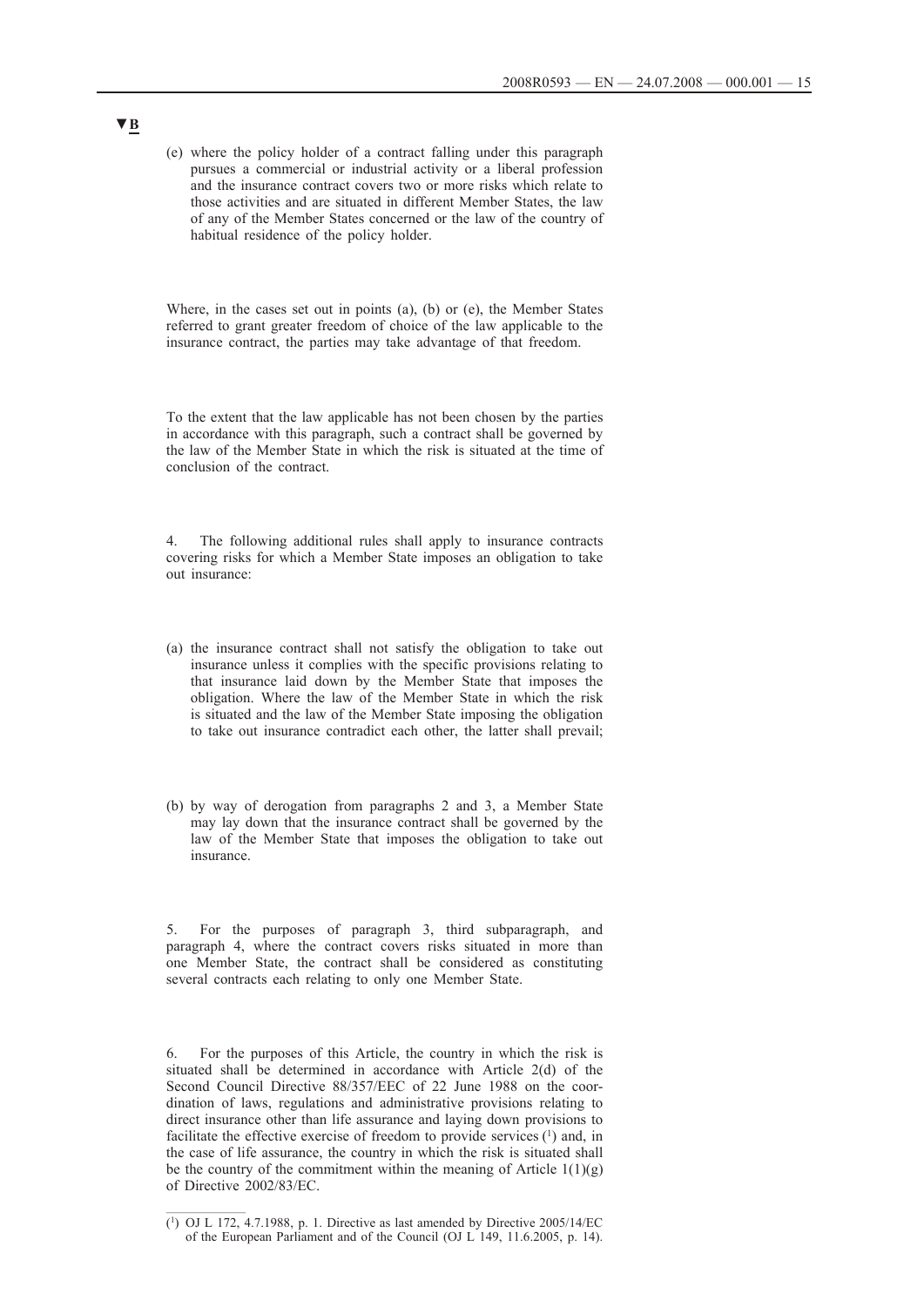#### **Individual employment contracts**

1. An individual employment contract shall be governed by the law chosen by the parties in accordance with Article 3. Such a choice of law may not, however, have the result of depriving the employee of the protection afforded to him by provisions that cannot be derogated from by agreement under the law that, in the absence of choice, would have been applicable pursuant to paragraphs 2, 3 and 4 of this Article.

2. To the extent that the law applicable to the individual employment contract has not been chosen by the parties, the contract shall be governed by the law of the country in which or, failing that, from which the employee habitually carries out his work in performance of the contract. The country where the work is habitually carried out shall not be deemed to have changed if he is temporarily employed in another country.

3. Where the law applicable cannot be determined pursuant to paragraph 2, the contract shall be governed by the law of the country where the place of business through which the employee was engaged is situated.

4. Where it appears from the circumstances as a whole that the contract is more closely connected with a country other than that indicated in paragraphs 2 or 3, the law of that other country shall apply.

#### *Article 9*

#### **Overriding mandatory provisions**

1. Overriding mandatory provisions are provisions the respect for which is regarded as crucial by a country for safeguarding its public interests, such as its political, social or economic organisation, to such an extent that they are applicable to any situation falling within their scope, irrespective of the law otherwise applicable to the contract under this Regulation.

2. Nothing in this Regulation shall restrict the application of the overriding mandatory provisions of the law of the forum.

3. Effect may be given to the overriding mandatory provisions of the law of the country where the obligations arising out of the contract have to be or have been performed, in so far as those overriding mandatory provisions render the performance of the contract unlawful. In considering whether to give effect to those provisions, regard shall be had to their nature and purpose and to the consequences of their application or non-application.

### *Article 10*

#### **Consent and material validity**

1. The existence and validity of a contract, or of any term of a contract, shall be determined by the law which would govern it under this Regulation if the contract or term were valid.

2. Nevertheless, a party, in order to establish that he did not consent, may rely upon the law of the country in which he has his habitual residence if it appears from the circumstances that it would not be reasonable to determine the effect of his conduct in accordance with the law specified in paragraph 1.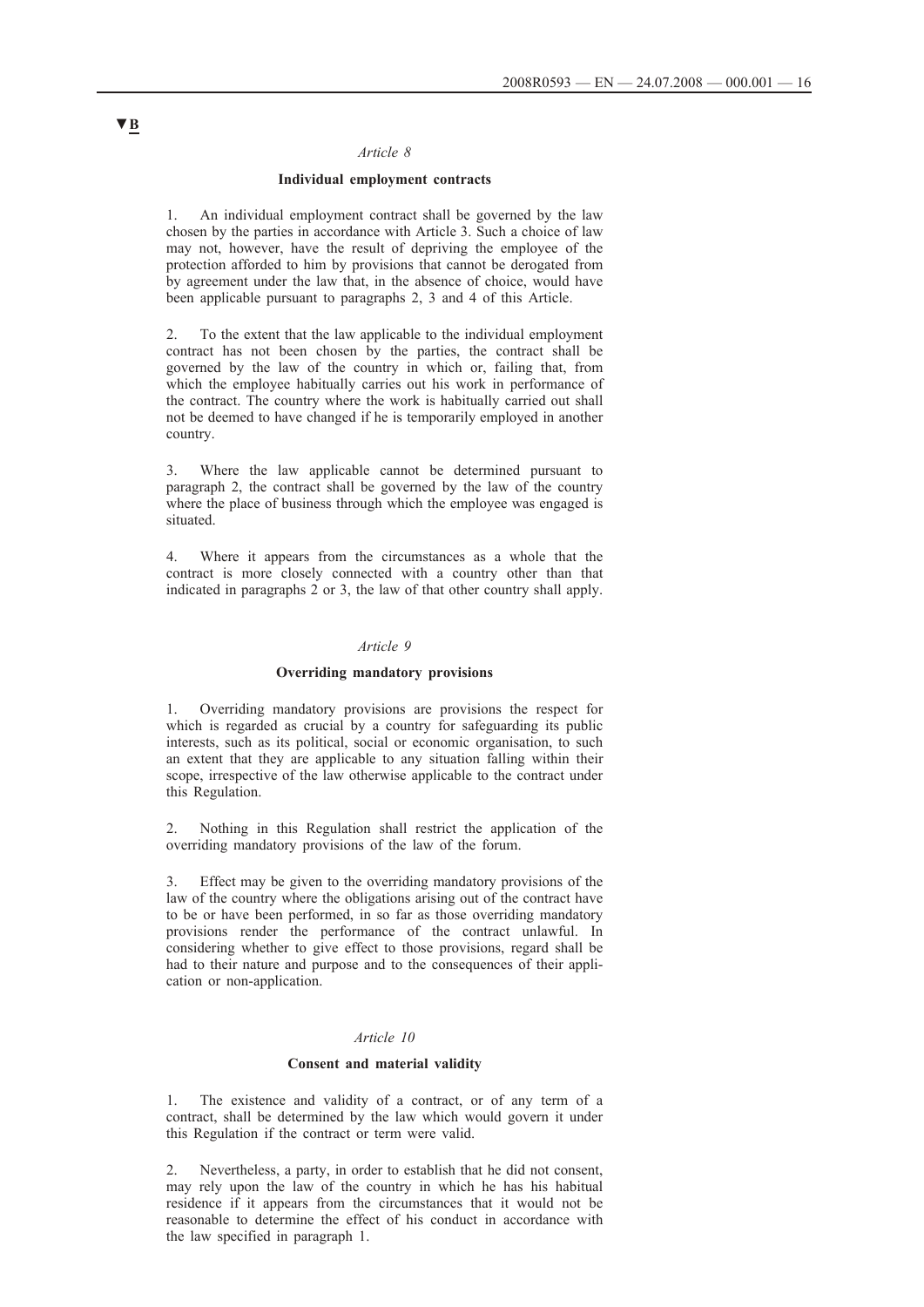## **Formal validity**

1. A contract concluded between persons who, or whose agents, are in the same country at the time of its conclusion is formally valid if it satisfies the formal requirements of the law which governs it in substance under this Regulation or of the law of the country where it is concluded.

2. A contract concluded between persons who, or whose agents, are in different countries at the time of its conclusion is formally valid if it satisfies the formal requirements of the law which governs it in substance under this Regulation, or of the law of either of the countries where either of the parties or their agent is present at the time of conclusion, or of the law of the country where either of the parties had his habitual residence at that time.

3. A unilateral act intended to have legal effect relating to an existing or contemplated contract is formally valid if it satisfies the formal requirements of the law which governs or would govern the contract in substance under this Regulation, or of the law of the country where the act was done, or of the law of the country where the person by whom it was done had his habitual residence at that time.

4. Paragraphs 1, 2 and 3 of this Article shall not apply to contracts that fall within the scope of Article 6. The form of such contracts shall be governed by the law of the country where the consumer has his habitual residence.

5. Notwithstanding paragraphs 1 to 4, a contract the subject matter of which is a right *in rem* in immovable property or a tenancy of immovable property shall be subject to the requirements of form of the law of the country where the property is situated if by that law:

- (a) those requirements are imposed irrespective of the country where the contract is concluded and irrespective of the law governing the contract; and
- (b) those requirements cannot be derogated from by agreement.

#### *Article 12*

### **Scope of the law applicable**

1. The law applicable to a contract by virtue of this Regulation shall govern in particular:

- (a) interpretation;
- (b) performance;
- (c) within the limits of the powers conferred on the court by its procedural law, the consequences of a total or partial breach of obligations, including the assessment of damages in so far as it is governed by rules of law;
- (d) the various ways of extinguishing obligations, and prescription and limitation of actions;
- (e) the consequences of nullity of the contract.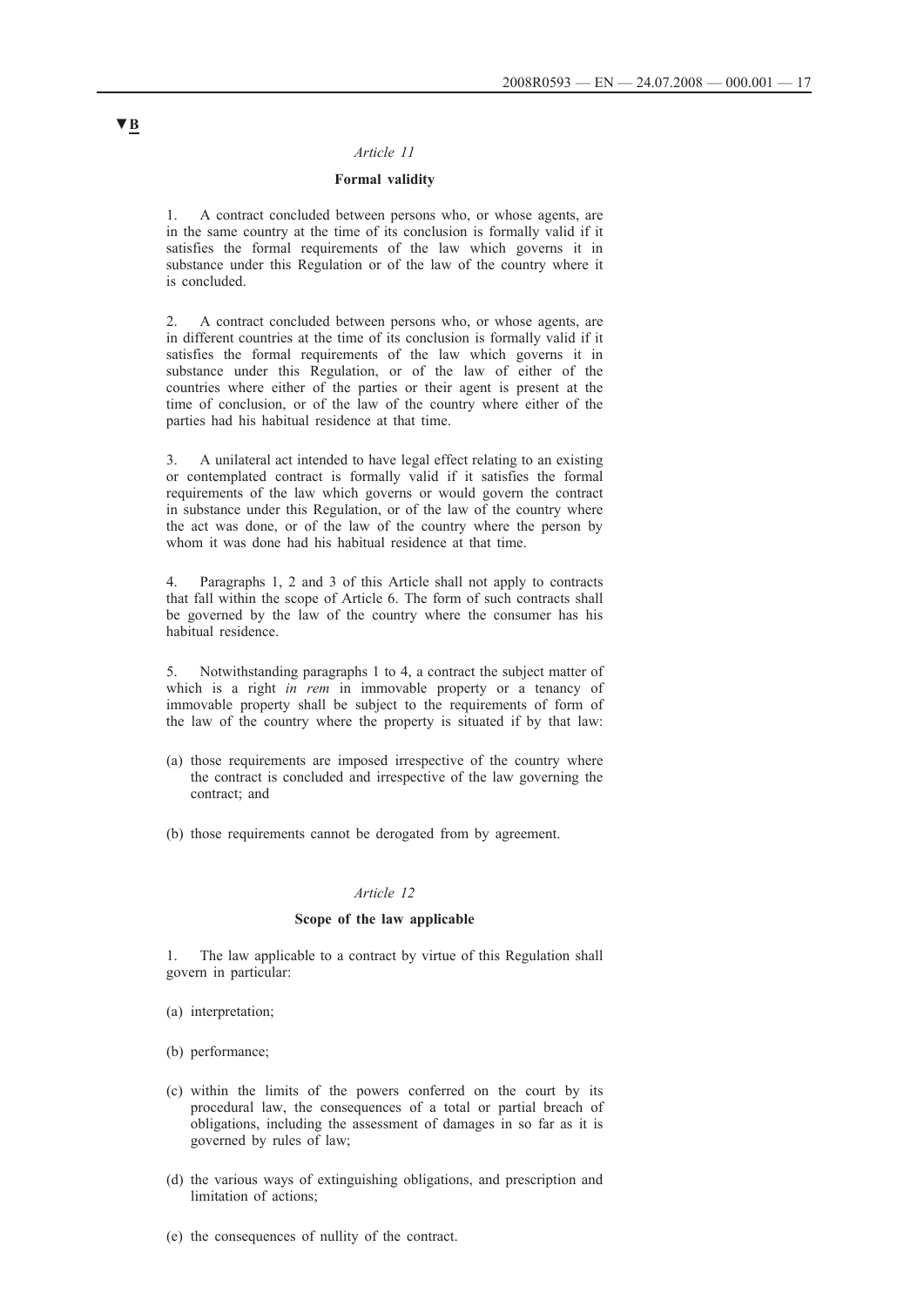2. In relation to the manner of performance and the steps to be taken in the event of defective performance, regard shall be had to the law of the country in which performance takes place.

## *Article 13*

## **Incapacity**

In a contract concluded between persons who are in the same country, a natural person who would have capacity under the law of that country may invoke his incapacity resulting from the law of another country, only if the other party to the contract was aware of that incapacity at the time of the conclusion of the contract or was not aware thereof as a result of negligence.

# *Article 14*

### **Voluntary assignment and contractual subrogation**

1. The relationship between assignor and assignee under a voluntary assignment or contractual subrogation of a claim against another person (the debtor) shall be governed by the law that applies to the contract between the assignor and assignee under this Regulation.

2. The law governing the assigned or subrogated claim shall determine its assignability, the relationship between the assignee and the debtor, the conditions under which the assignment or subrogation can be invoked against the debtor and whether the debtor's obligations have been discharged.

3. The concept of assignment in this Article includes outright transfers of claims, transfers of claims by way of security and pledges or other security rights over claims.

## *Article 15*

#### **Legal subrogation**

Where a person (the creditor) has a contractual claim against another (the debtor) and a third person has a duty to satisfy the creditor, or has in fact satisfied the creditor in discharge of that duty, the law which governs the third person's duty to satisfy the creditor shall determine whether and to what extent the third person is entitled to exercise against the debtor the rights which the creditor had against the debtor under the law governing their relationship.

### *Article 16*

#### **Multiple liability**

If a creditor has a claim against several debtors who are liable for the same claim, and one of the debtors has already satisfied the claim in whole or in part, the law governing the debtor's obligation towards the creditor also governs the debtor's right to claim recourse from the other debtors. The other debtors may rely on the defences they had against the creditor to the extent allowed by the law governing their obligations towards the creditor.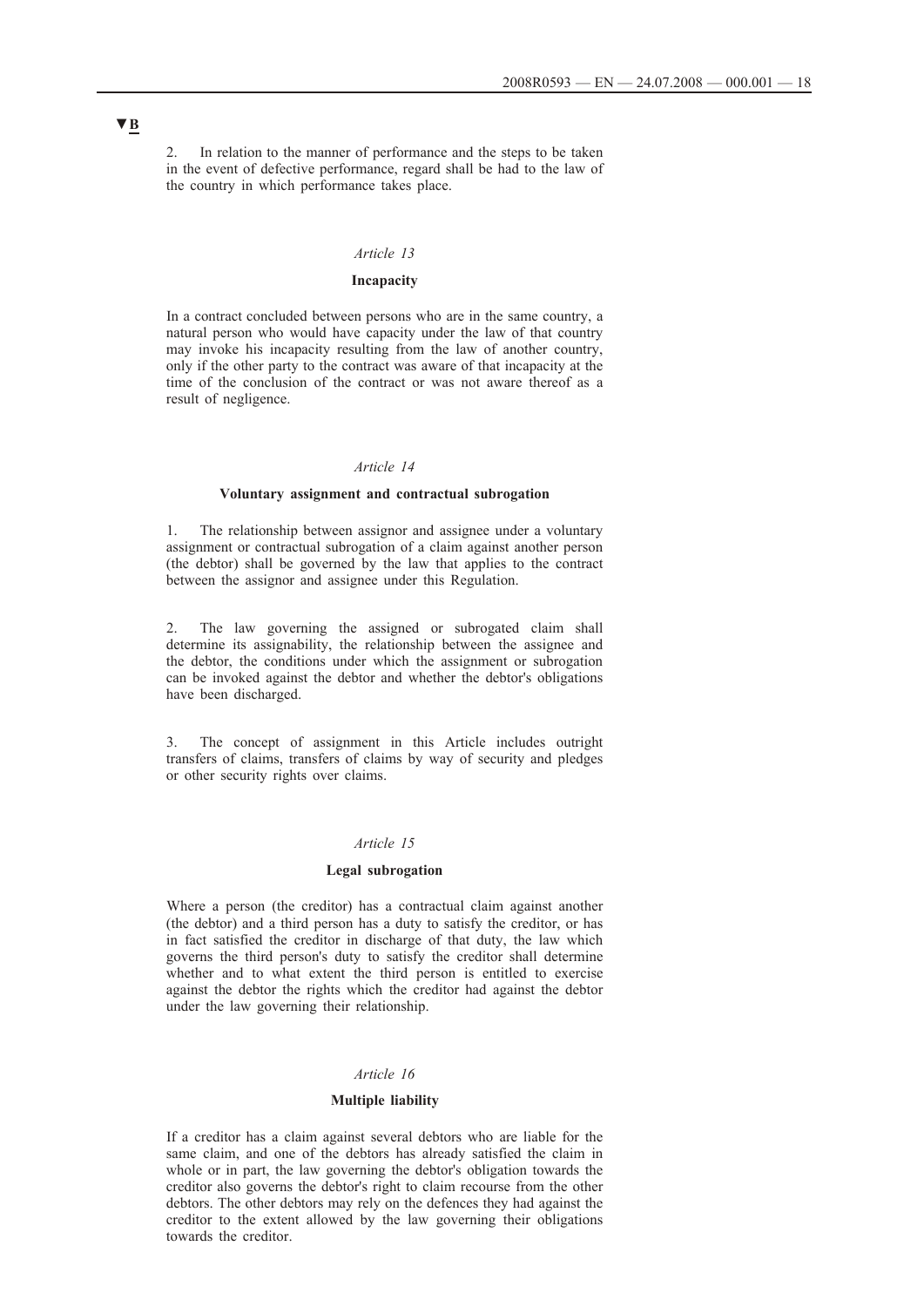## **Set-off**

Where the right to set-off is not agreed by the parties, set-off shall be governed by the law applicable to the claim against which the right to set-off is asserted.

#### *Article 18*

#### **Burden of proof**

1. The law governing a contractual obligation under this Regulation shall apply to the extent that, in matters of contractual obligations, it contains rules which raise presumptions of law or determine the burden of proof.

2. A contract or an act intended to have legal effect may be proved by any mode of proof recognised by the law of the forum or by any of the laws referred to in Article 11 under which that contract or act is formally valid, provided that such mode of proof can be administered by the forum.

### CHAPTER III

### **OTHER PROVISIONS**

### *Article 19*

## **Habitual residence**

1. For the purposes of this Regulation, the habitual residence of companies and other bodies, corporate or unincorporated, shall be the place of central administration.

The habitual residence of a natural person acting in the course of his business activity shall be his principal place of business.

2. Where the contract is concluded in the course of the operations of a branch, agency or any other establishment, or if, under the contract, performance is the responsibility of such a branch, agency or establishment, the place where the branch, agency or any other establishment is located shall be treated as the place of habitual residence.

3. For the purposes of determining the habitual residence, the relevant point in time shall be the time of the conclusion of the contract.

#### *Article 20*

#### **Exclusion of** *renvoi*

The application of the law of any country specified by this Regulation means the application of the rules of law in force in that country other than its rules of private international law, unless provided otherwise in this Regulation.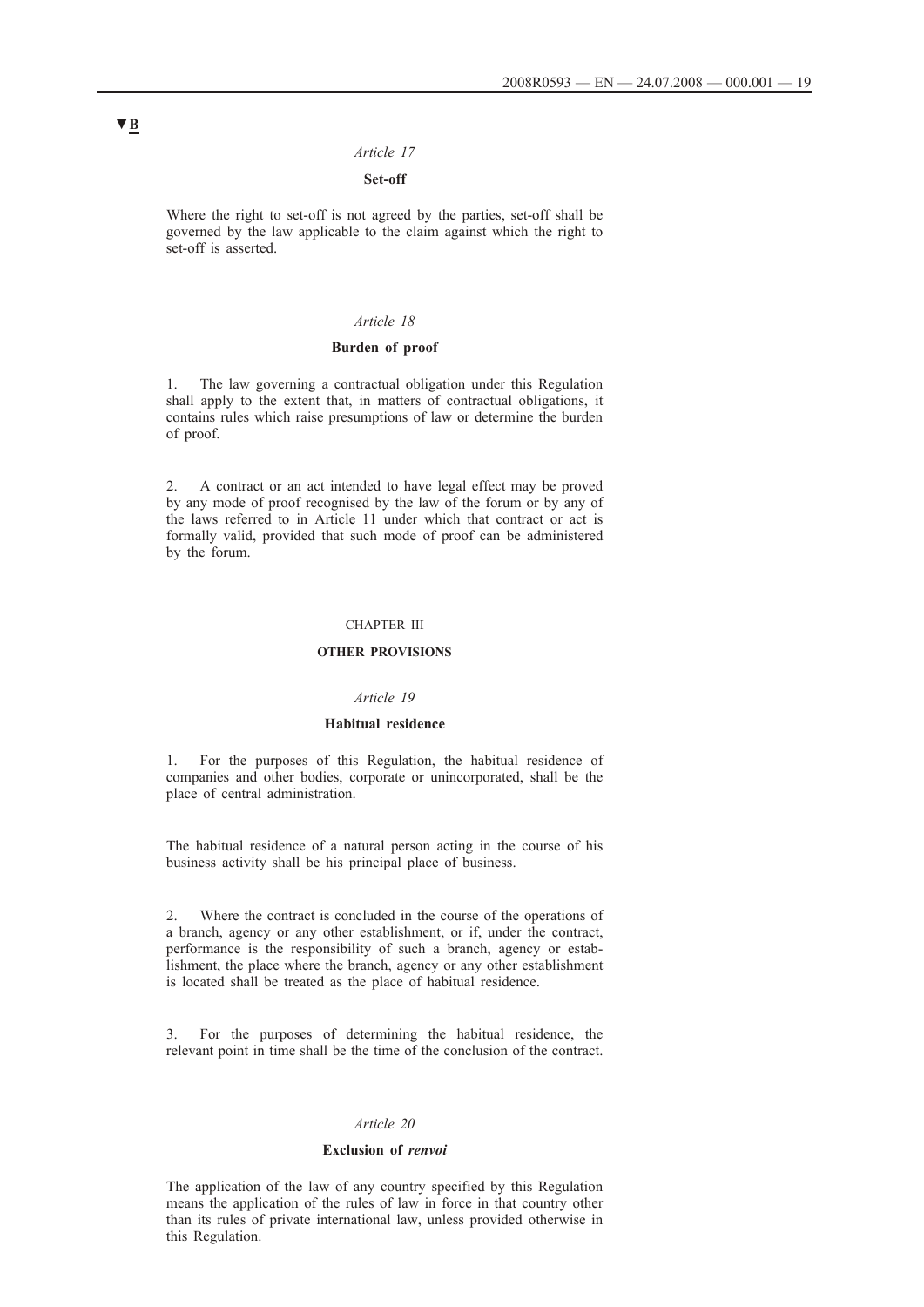## **Public policy of the forum**

The application of a provision of the law of any country specified by this Regulation may be refused only if such application is manifestly incompatible with the public policy (*ordre public*) of the forum.

## *Article 22*

#### **States with more than one legal system**

1. Where a State comprises several territorial units, each of which has its own rules of law in respect of contractual obligations, each territorial unit shall be considered as a country for the purposes of identifying the law applicable under this Regulation.

2. A Member State where different territorial units have their own rules of law in respect of contractual obligations shall not be required to apply this Regulation to conflicts solely between the laws of such units.

#### *Article 23*

#### **Relationship with other provisions of Community law**

With the exception of Article 7, this Regulation shall not prejudice the application of provisions of Community law which, in relation to particular matters, lay down conflict-of-law rules relating to contractual obligations.

#### *Article 24*

#### **Relationship with the Rome Convention**

1. This Regulation shall replace the Rome Convention in the Member States, except as regards the territories of the Member States which fall within the territorial scope of that Convention and to which this Regulation does not apply pursuant to Article 299 of the Treaty.

2. In so far as this Regulation replaces the provisions of the Rome Convention, any reference to that Convention shall be understood as a reference to this Regulation.

#### *Article 25*

### **Relationship with existing international conventions**

1. This Regulation shall not prejudice the application of international conventions to which one or more Member States are parties at the time when this Regulation is adopted and which lay down conflict-of-law rules relating to contractual obligations.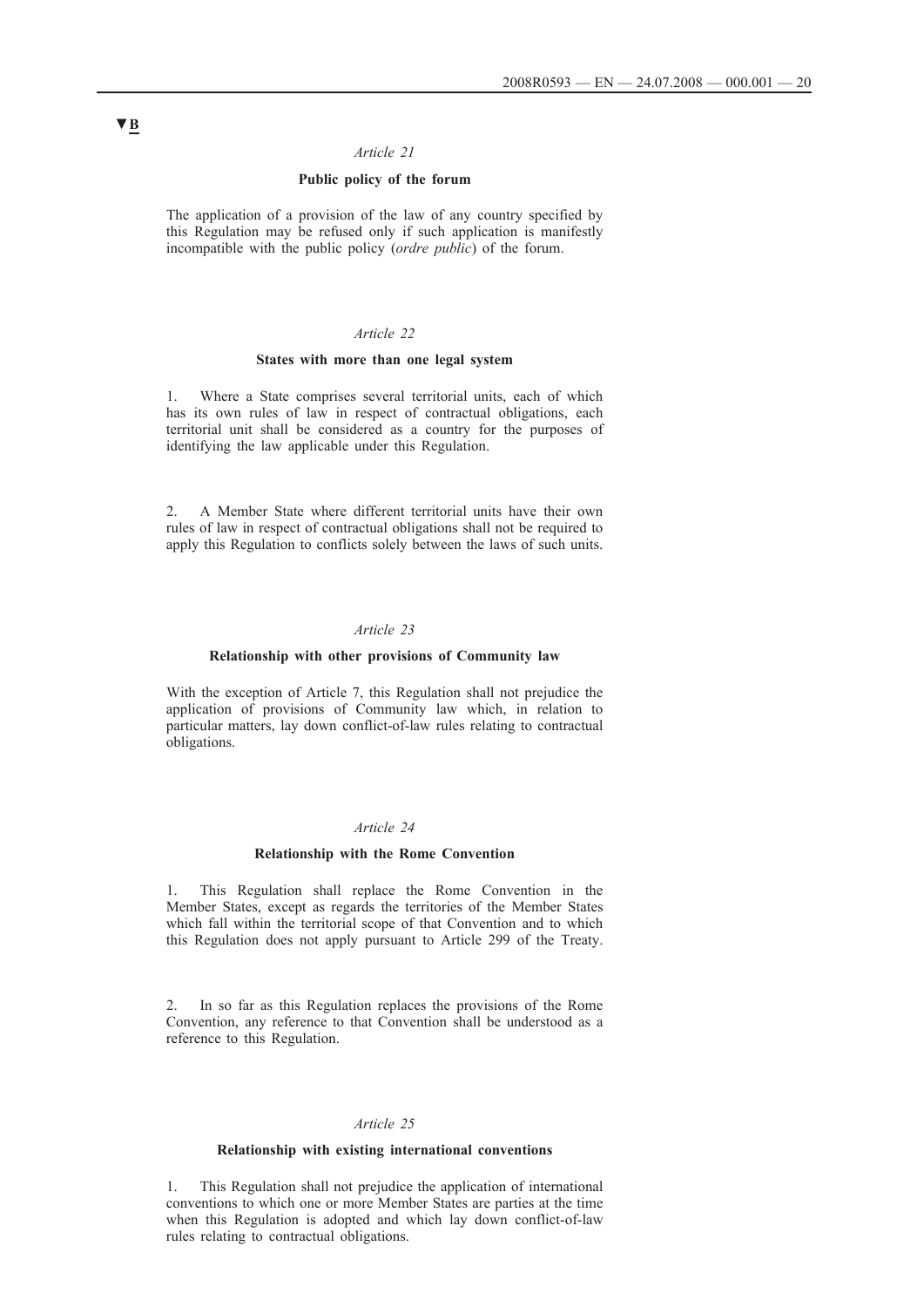2. However, this Regulation shall, as between Member States, take precedence over conventions concluded exclusively between two or more of them in so far as such conventions concern matters governed by this Regulation.

## *Article 26*

## **List of Conventions**

1. By 17 June 2009, Member States shall notify the Commission of the conventions referred to in Article 25(1). After that date, Member States shall notify the Commission of all denunciations of such conventions.

2. Within six months of receipt of the notifications referred to in paragraph 1, the Commission shall publish in the *Official Journal of the European Union*:

(a) a list of the conventions referred to in paragraph 1;

(b) the denunciations referred to in paragraph 1.

### *Article 27*

#### **Review clause**

1. By 17 June 2013, the Commission shall submit to the European Parliament, the Council and the European Economic and Social Committee a report on the application of this Regulation. If appropriate, the report shall be accompanied by proposals to amend this Regulation. The report shall include:

- (a) a study on the law applicable to insurance contracts and an assessment of the impact of the provisions to be introduced, if any; and
- (b) an evaluation on the application of Article 6, in particular as regards the coherence of Community law in the field of consumer protection.

2. By 17 June 2010, the Commission shall submit to the European Parliament, the Council and the European Economic and Social Committee a report on the question of the effectiveness of an assignment or subrogation of a claim against third parties and the priority of the assigned or subrogated claim over a right of another person. The report shall be accompanied, if appropriate, by a proposal to amend this Regulation and an assessment of the impact of the provisions to be introduced.